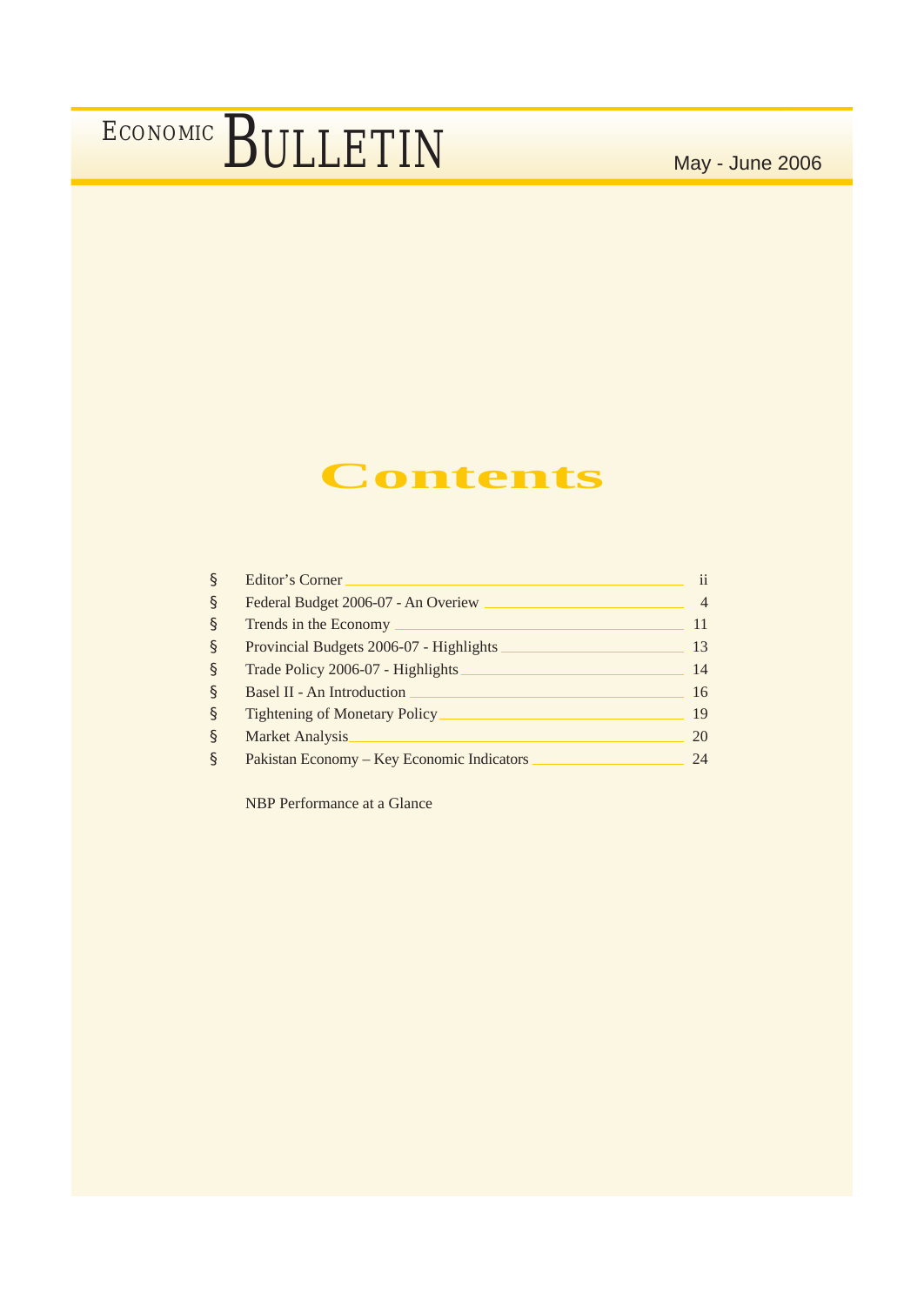### **Editor's Corner**

### Dear Readers,

In most developing countries, privatisation has emerged as a major policy issue, and a much debated subject. Privatisation is one of the key elements in structural adjustment programmes that encompass free trade, financial liberalisation and deregulation and a reduction of state involvement in the economy.

Initiated in Pakistan in the 1990s it has since been a part of the Government's economic reform policy, and alongwith deregulation and good governance, it seeks to enhance the growth and productivity of the economy, by harnessing the private sector. While in the earlier years it was restricted to industrial transactions, later it was expanded to also include, power, oil and gas, transport (aviation, railways, ports and shipping), telecommunications, banking and insurance. So far 160 units have been privatised fetching Rs395 billion.

Almost every country, is either divesting state enterprises to the private sector or involving the private sector in managing and financing activities previously owned and operated by the state. The reasons for privatisation are well established; state enterprises have proved wasteful and inefficient, producing low quality goods and services at high costs; are more often than not overstaffed; mismanaged owing to cronyism in appointments; are a financial burden in most instances, and in the financial sector are technically bankrupt owing to the burden of politically driven non-performing loans.

Nearly 120 countries carried out some 8000 privatisation transactions between 1990 and 2003, generating about \$410 billion in proceeds.

Pakistan's experience with privatisation has generally yielded positive results. One of the success stories is the privatisation of banking sector, which, while it has improved the sector's financial indicators, services to customers, recovery of bad loans, technology upgradation and cost efficiency, induction of professional management, introduction of new products, separation of excess labour, lowering NPLs among others, has been achieved by substantial injection of public funds to offset the politically driven portfolio of non-performing loans.

Worldwide we see, success stories accompanied with growing opposition to privatisation as countries experience its impact. An IFC Study, *Privatisation: Principles and Practice*, shows that in 70 percent of the privatisation transactions in which IFC has been involved, there have been clear economic benefits for the privatizing countries. In Chile, the transfer of ownership from public to private hands has resulted in a doubling of the telephone network in four years.

On the other hand a recent World Bank report, *Privatization: Trends and Recent Developments* shows that global support for privatisation is declining. The mentioned Report lists several troubled privatisation deals around the world, including water and sewage concessions in Argentina and Bolivia and re-nationalisation initiatives, such as Rail Track in the UK and Air New Zealand (a US\$300 million government rescue package).

The report also quotes public opinion polls over the past few years, For example, one poll showed Latin American popular support for privatisation fell from 75 percent in 1975 to 35 percent in 2002. A survey of Asian countries again demonstrated mixed feelings about privatization.

Literature on the subject has shown that if some necessary conditions exist, then privatization would be successful. If properly structured market friendly policy environment exist, where the industrial enterprises operate in a competitive market, in a well developed, well administered regulatory framework; where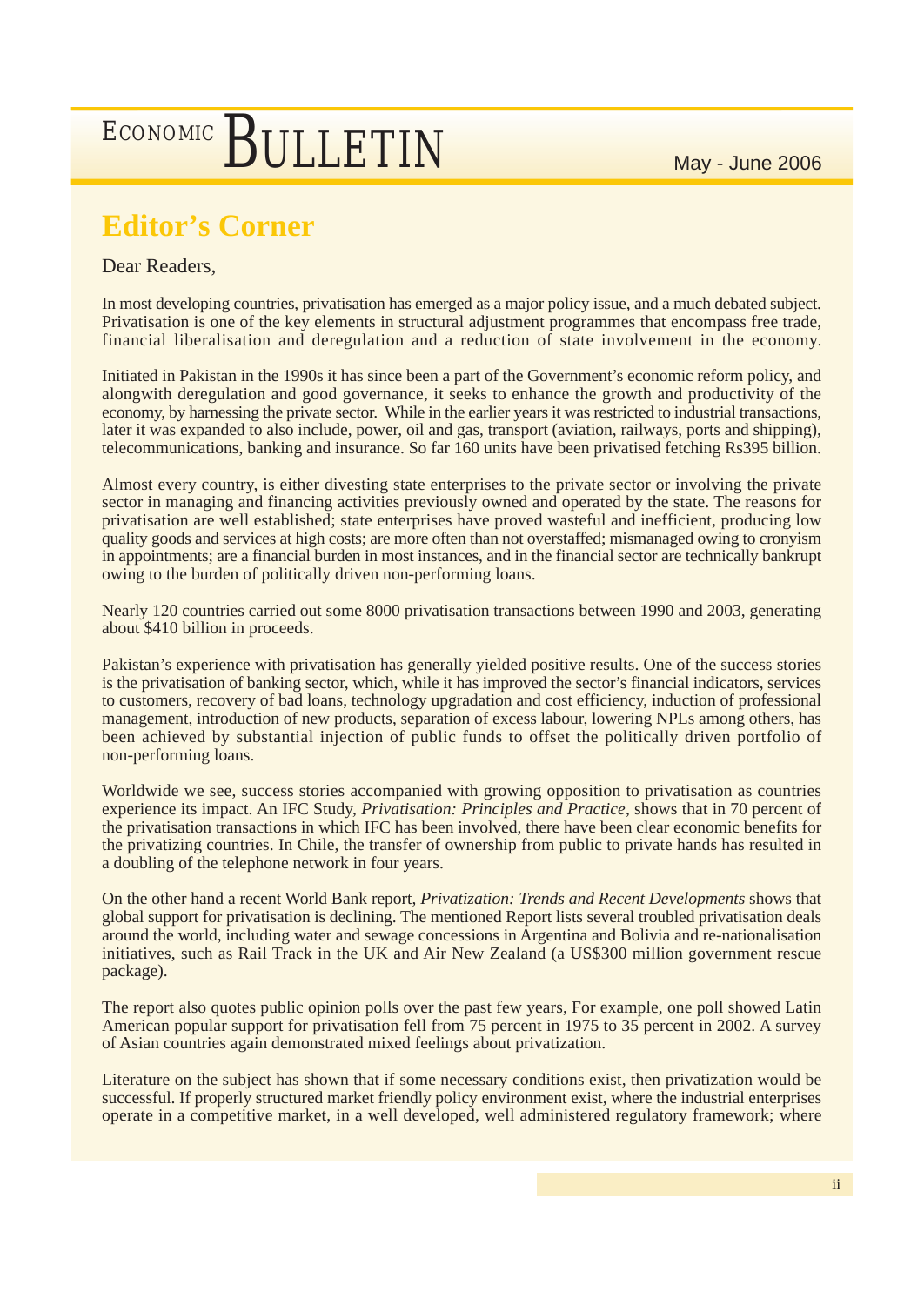unnecessary restrictions and procedures are done away with, where the sale of enterprise is transparent by adopting competitive bidding procedures, objective criteria for selecting bids has been developed, where the private sector offers the correct price for the privatised assets; and by paying special attention to developing a social safety net to ease the social costs of privatisation, i.e. the ability of the market to absorb the labour force that is laid off as a consequence of the privatisation process. Can the whole process achieve the objective of attaining efficiency in the economy, without loss of output, employment or taxes to the national economy?

In Pakistan we see that the process of privatisation has gained momentum in recent years, as the private sector has been allowed to operate in areas considered to be the domain of the government. The inefficiencies of public enterprises had led to poor quality of services, high costs and escalating fiscal burden forced the government to look for alternates.

Billions of taxpayers money was spent in covering the losses and keeping some public enterprises afloat. With privatisation this fiscal drain has stopped and the money saved would be spent on social and infrastructure development and in retiring debt.

While it is generally agreed that competition is the key to economic development, and, ultimately to lower prices, there also exists a need for public sector control to ensure the poor and needy are not fleeced. The social aspect must also be considered, alongwith other factors, and ensuring that the units being privatised, succeed and perform better than in the pre-privatisation period.

Ayesha Mahm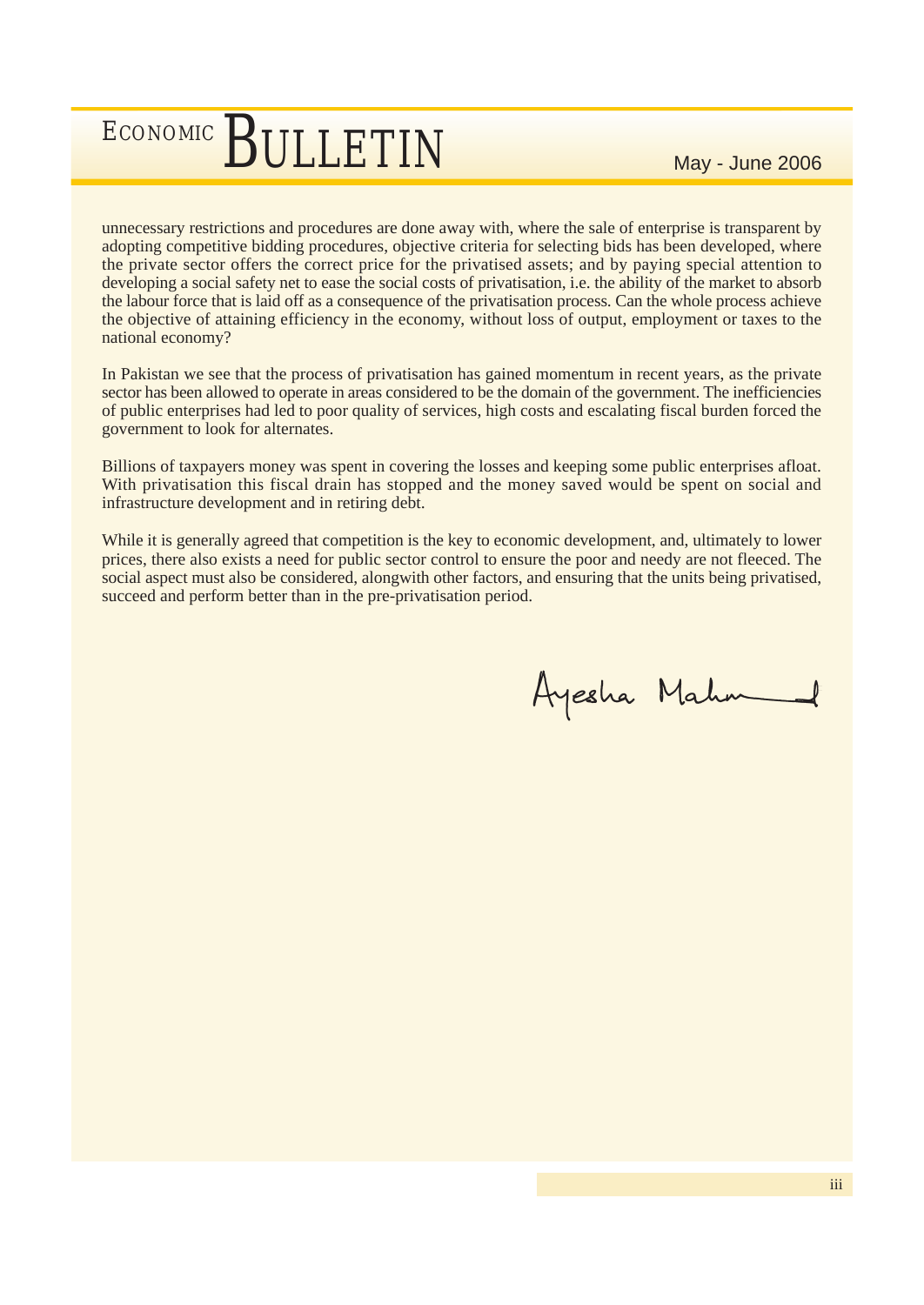### **Federal Budget 2006-07 - An Overview**

Reforms bring positive results

Relief and

Economic indicators improve

The Federal Budget 2006-07, has taken into consideration the hardships faced by the people at large. It has provided relief and subsidy measures for the weaker section of society, for the small investors, pensioners and widows, initiated Rozgar Scheme for the unemployed youth, increased the size of the expenditure programme with emphasis on the social sector and infrastructure development, and simplified salary taxation by doing away with the cumbersome methods of computation.

Current expenditure (revised) rose last year, though this year it is budgeted to show a decline; there has been a modest improvement in the tax to GDP ratio, CBR revenue collection surpassed the target, and this year, collections are projected to be higher as some new segments of the economy have been brought in the tax net; reliance on external resources to finance expenditure remains.

### *Economic Scenario*

The Federal Budget has been presented against a background of good economic performance. The outgoing fiscal year has been a year of continuing economic growth despite rising oil prices, the earthquake catastrophe of October '05, and adverse weather conditions which slowed down the agricultural sector.

This review contains a brief analysis of the economic performance in FY06, the features of the new budget, the challenges the economy faces and the various policy measures announced with implications for some areas.

The GDP growth of 6.6 percent in FY06 was led by growth in the services and manufacturing sectors. The services sector showed a strong performance of 8.8 percent, while growth of large scale manufacturing was weaker at 9.0 percent, as against 15.6 percent a year earlier. Investment in the economy picked up and as a percent of GDP it rose to 20 percent . Current year's growth was largely a public-private partnership based growth where both sectors are working in tandem to augment growth in

the economy. Construction activity was brisk, foreign trade surged, banking sector grew and foreign direct investment picked up substantially, partly arising from privatisation of some major public sector entities like KESC, Pak Arab Fertilizers, Mustehkam Cement, etc. Foreign investors are showing interest in the privatisation programme of the Government.

The reforms and policies pursued over the recent years is now paying dividends and inflow of foreign direct investment is expected at around \$4 billion. Telecom, energy (oil, gas & power), financial services, trade, construction, chemicals have been the major recipients of foreign direct investment.

Exports have touched nearly \$15 billion in FY06 (July-May), while imports have crossed \$25 billion, resulting in a widening of trade deficit to \$10 billion, against \$5.5 billion in the corresponding period last year. Remittances are estimated at \$4 billion, while the current account deficit will be around \$5 billion.

The Karachi Stock Exchange set new records in the year, as the KSE 100 Index crossed the barrier of 12000 mark on April 13, 2006. Similarly market capitalisation increased to \$57 billion (Rs3420 billion) on April 17, 2006. The tight monetary stance pursued by the State Bank of Pakistan has weakened the inflationary pressures. Inflation during July-April 2005-06 is estimated at 8.0 percent as against 9.3 percent in the same period last year.

While both, external debt and foreign exchange liabilities and domestic debt rose in absolute terms during FY06, the former on account of issuance of sovereign bonds worth \$800 million, and the later due to large expenditure incurred to rehabilitate the earthquake affectees, there was an improvement in the debt carrying capacity of the economy, in the composition of debt profile and in the domestic debt to GDP ratio. The external debt to GDP ratio has declined to 28.3 percent by March '06, while as a ratio of foreign exchange earnings it has fallen to 127.6 percent. The share of expensive external debt and liabilities has too fallen.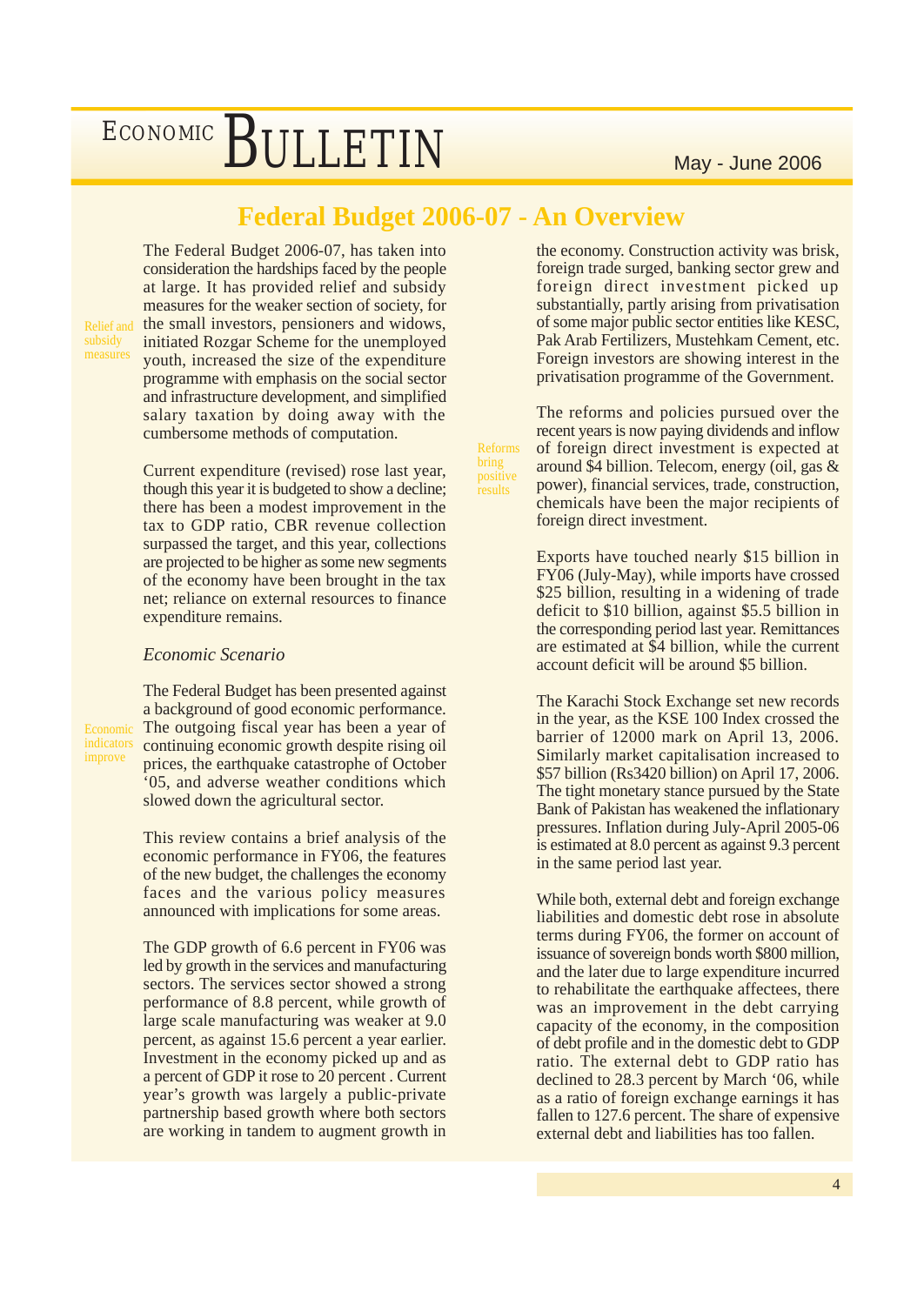### Box *Economy 2005-06*

### **Highlights**

#### *Growth Trends*

- § GDP grew at 6.6 percent, short of the year's target of 7.0 percent.
- Inflation is estimated at 8 percent.
- § Large scale manufacturing grew by 9 percent, mainly because of higher growth by automobiles, electricals, pharmaceuticals etc.
- § Services sector continued to perform well and grew by 8.8 percent.
- § Agriculture growth slowed to 2.5 percent, because of a negative growth of 3.6 percent by major crops. Cotton and sugarcane production declined, while wheat output increased only marginally.
- § Commodity producing sectors contributed 2.1 percentage point to this year's growth, while 4.5 percentage points contribution came from services sector.
- Livestock sector grew by 8 percent, while the performance of fisheries has been poor.
- § Per capita income rose to \$847.
- § Total investment as a proportion of GDP is estimated at 20.0 percent.
- § Domestic savings declined marginally to 14.4 percent.
- § Foreign direct investment has crossed \$3 billion, with major contribution from UAE, US, UK and Saudi Arabia.
- Telecom, energy (oil, gas and power), financial services, trade are the major recipients of FDI.
- § During the outgoing fiscal year, 11 transactions were completed for Rs217.9 billion.
- § Nearly 24 percent of the people live below the poverty line.

#### *Fiscal & Monetary*

- § Overall fiscal deficit estimated at 4.2 percent of GDP (includes the impact of earthquake spendings).
- § Wide ranging tax and tariff reforms have started paying dividends.
	- Tax collection has picked up.
	- Revenue deficit has narrowed.
	- Primary surplus has increased.
	- Public debt as a percentage of GDP has declined
- § Tax GDP ratio is estimated at 10.4 percent.
- § Public debt to GDP ratio has declined from almost 80 percent in 2000 to 54.7 percent by end March 2006.
- § Debt servicing liability has fallen to 27.8 percent of revenue and current expenditure each.
- § Poverty and social sector related expenditure has risen from 2.2 percent of GDP in FY01 to 4.2 percent in FY06.
- § The State Bank of Pakistan continued with a tight monetary policy during the year.
- § Credit to private sector continued to exhibit strong demand and grew by Rs345 billion during July-April '06.
- § Credit to the private sector is tilted towards capital intensive sectors, and flows to priority sectors like SMEs and agriculture are still low.
- § Indicators of financial development, like M2/GDP ratio, total deposits to M2 ratio have improved.
- § Average lending rate increased to 10.14 percent during July-March '06, while the average deposit rate rose to 2.75 percent.
- § Banking spread has risen to 7.39 percent.
- § Non-performing loans of commercial banks, specialized banks and DFIs stood at Rs195.7 billion by December '05.

#### *Capital Markets*

- § Strong performance was witnessed and new heights were reached. KSE-100 index crossed the 12000 mark and touched an all time high on April 13, 2006, with total market capitalization increasing to \$57.0 billion.
- § Privatization of government entities through the bourses helped to broad base the equity ownership.

#### *Balance of Payments*

- § During July '05 May '06, exports are provisionally estimated at \$14.96 billion, and imports at \$25.6 billion, resulting in a trade deficit of \$10.64 billion.
- § Last year in the corresponding period the trade deficit was to the tune of \$5.5 billion.
- § Current account deficit has widened to \$4.7 billion (July-March) against \$1.2 billion last year.
- § Workers remittances are to the tune of \$3.6 billion (July-April) and are expected to cross \$4 billion by the end of FY06.
- § Foreign exchange reserves stood at \$13.0 billion at the end of April '06.
- § Exchange rate remained stable during the year.

#### *External Debt*

- § External debt and liabilities stood at \$36.5 billion by end March '06, or 28.3 percent of GDP. Of this, almost 50.2 percent is owned to multilateral creditors and 39.6 percent to Paris Club official creditors.
- § Net transfers as a percentage of gross disbursements stood at 17 percent, against 44 percent a year earlier.

#### *Social Sectors*

- § Adult literacy is 53 percent.
- § Public expenditure on education as a proportion of GDP is 2.1 percent.
- § Public expenditure on health is a mere 0.51 percent of GDP.
- § Pakistan is fully committed to attaining the Millennium Development Goals, which aims to reduce child mortality, improve maternal health, among others.
- § Caloric availability per day is likely to increase from 2271 in FY05 to 2328 in FY06, and protein availability from 65.5 gms to 66.9 gms.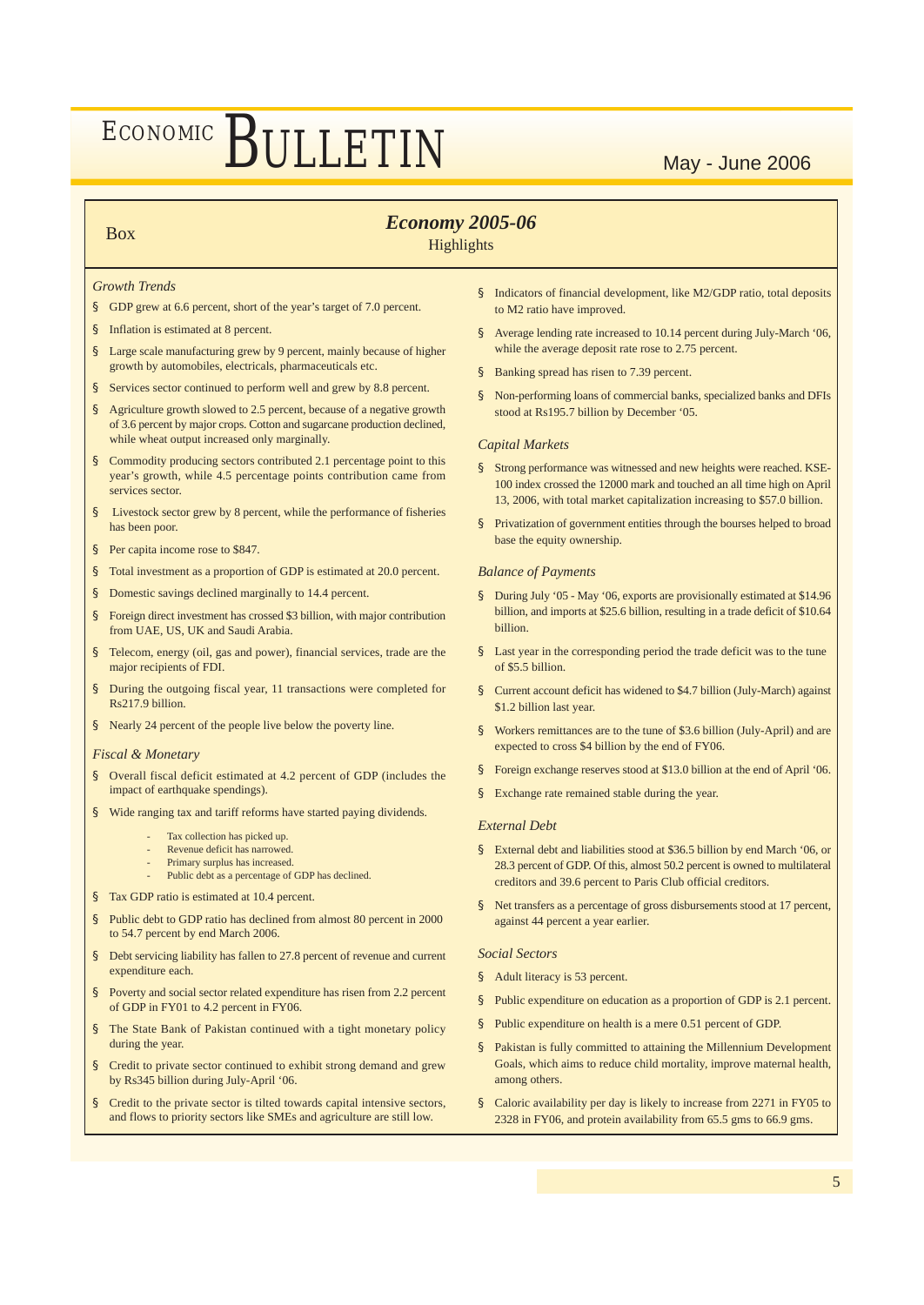### *Rising Revenue Collection*

**Tax** revenues exceed target

In FY06, tax revenues (revised) have exceeded the year's target of Rs700.1 billion, by 2.2 percent, primarily because of increased collections accruing from income tax and customs duty. Income tax is expected to fetch Rs9.6 billion more over the budgeted figure of Rs205.9 billion, while customs duty will net in Rs14.6 billion more revenues. Sales tax continues to be the leading tax, restricted earlier to manufacturers, but later extended to the importers, wholesalers, distributors & retailers and to specified services. For 2006-07, a tax revenue target of Rs840.9 billion has been budgeted for.

#### *Revenue Receipts*

|                                  | (Rs.Bn)       |         |                |
|----------------------------------|---------------|---------|----------------|
|                                  |               | 2005-06 |                |
|                                  | <b>Budget</b> | Revised | <b>Budget</b>  |
| <b>Tax Revenue</b>               | 700.1         | 715.7   | 840.9          |
| <b>Direct Taxes</b>              | 224.1         | 234.7   | 271.9          |
| <b>Income Tax</b>                | 205.9         | 215.5   | 257.8          |
| <b>Workers Welfare Tax</b>       | 5.5           | 5.5     | 1.0            |
| Workers Participation Fund       | 5.5           | 7.0     | 6.5            |
| Foreign Travel                   | 3.5           | 2.7     | 3.7            |
| Capital Value Tax                | 4.0           | 4.0     | 2.9            |
| <b>Indirect Taxes</b>            | 475.7         | 480.9   | 569.0          |
| Customs                          | 121.2         | 136.0   | 157.1          |
| <b>Sales Tax</b>                 | 294.0         | 286.5   | 341.6          |
| <b>Federal Excise Duty</b>       | 59.4          | 56.5    | 68.1           |
| <b>Other Taxes</b>               | $\Omega$      | 1.0     | 1.1            |
| <b>Airport Tax</b>               | 1.1           | 0.9     | 1.1            |
| <b>Non Tax Revenue</b>           | 227.3         | 307.0   | 241.9          |
| <b>Income from Property</b>      |               |         |                |
| & Enterprises                    | 120.4         | 120.0   | 115.2          |
| Profit                           | 16.3          | 10.9    | 6.0            |
| Interest (Provinces)             | 22.6          | 21.6    | 22.8           |
| Interest (PSEs & others)         | 28.5          | 23.6    | 31.6           |
| <b>Dividends</b>                 | 53.0          | 63.8    | 54.8           |
| <b>Receipts from Civil Admn</b>  |               |         |                |
| & Other Functions                | 33.1          | 95.8    | 53.6           |
| General Admn                     | 2.0           | 2.1     | 2.4            |
| <b>SBP</b> Profits               | 18.0          | 18.0    | 35.0           |
| Defence                          | 12.1          | 74.8    | 15.2           |
| Law & Order                      | 0.2           | 0.2     | 0.2            |
| <b>Community Services</b>        | 0.4           | 0.4     | 0.5            |
| <b>Social Services</b>           | 0.3           | 0.2     | 0.3            |
| <b>Miscellaneous Receipts</b>    | 73.8          | 91.2    | 73.1           |
| <b>Economic Services</b>         | 2.0           | 1.5     | 1.9            |
| Petroleum Development Levy       | 16.0          | 20.2    | $\overline{0}$ |
| <b>Gas Development Surcharge</b> | 16.6          | 22.2    | 18.1           |
| Royalty on Oil                   | 5.5           | 9.0     | 9.3            |
| <b>Royalty on Gas</b>            | 14.3          | 17.1    | 20.3           |
| Passport & Copyright Fee         | 5.2           | 6.0     | 6.3            |
| Others                           | 14.2          | 15.2    | 17.2           |

*Source: Budget in Brief 2006-07*

The collection from direct taxes has been quite impressive and its share in tax revenues have grown to nearly 33 percent. Good performance has been noted in voluntary payments, collection on demand and withholding taxes. Voluntary payments have increased, the deductions at source have grown and the collection on demand has also improved. Voluntary compliance highlights the taxpayers confidence in the system; as both payments with returns and advance tax grew during the year. The introduction of the Universal Self Assessment Scheme in income tax helped in promoting voluntary compliance.

**Direct** grow

Customs increases

Corporate sector performance has improved. As a policy, the rates for private and banking companies are being reduced gradually by 2 percent and 3 percent respectively each year, so that parity in corporate rate is attained at 35 percent by tax year 2007. The improved profitability of the banking sector and gradual reduction in income tax rate has also helped in revenue realization.

Revised estimates for FY06, show that indirect tax collection will be higher over the year's budgeted figure of Rs475.7 billion, primarily because of enhanced customs duty collection. Increased customs duty is attributed among others to record level of international trade transactions, incentives to investors and traders that resulted in higher demand for inputs and due to the continuous improvement in customs business processes. Major revenue earners under this category were chemicals, vehicles, POL and mechanical appliances.

With extensive revision in the duty structure within existing slabs, duty has been reduced for capital goods and smuggling prone items, the effective rate on dutiable imports has fallen. For FY07, customs duty are budgeted at Rs157.1 billion, 15 percent higher over the revised estimates for FY06. Imports are expected to grow.

General Sales tax is a major source of federal tax receipts, contributing 40 percent to the tax revenue. Collection of GST last fiscal year, fell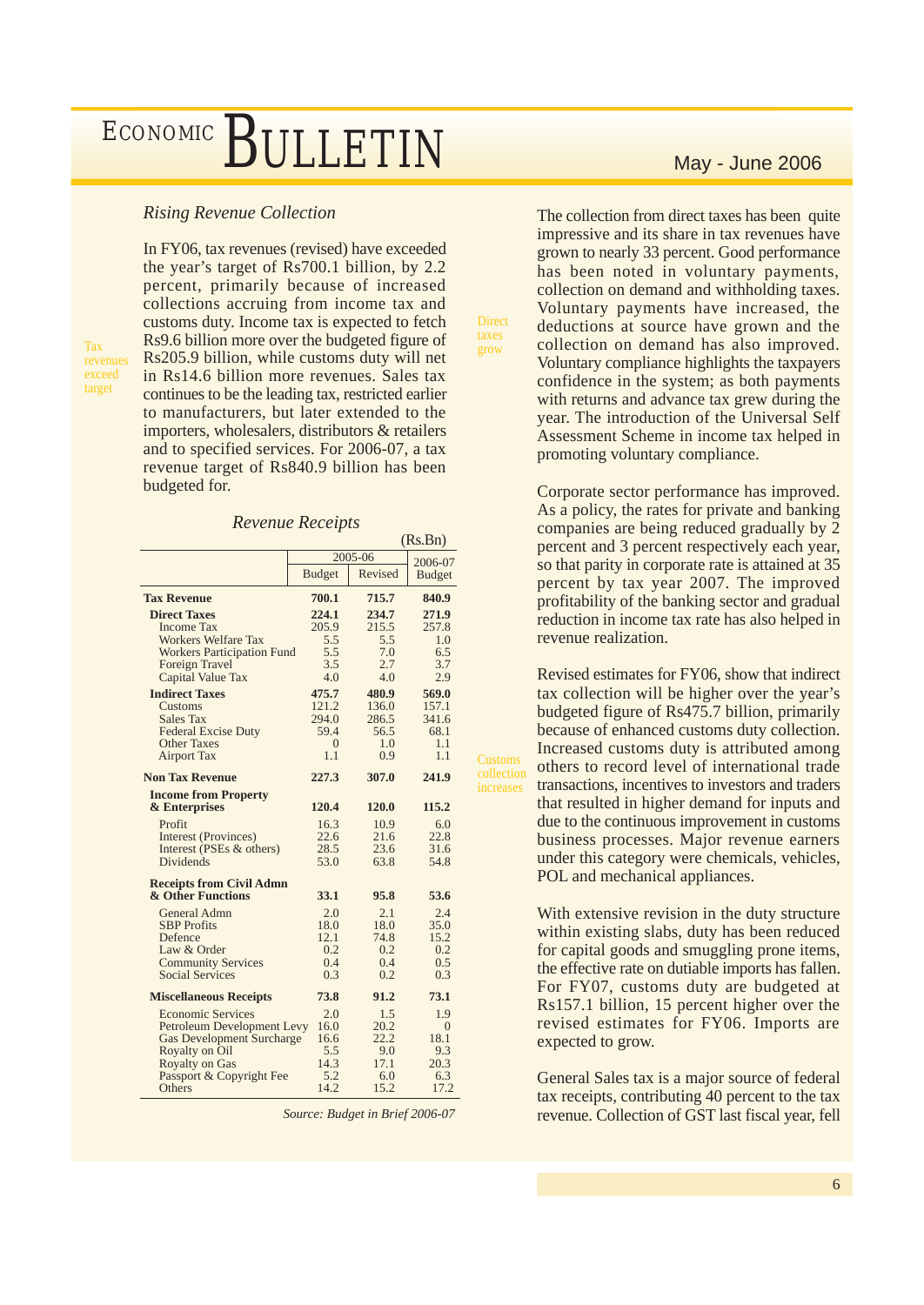short of the year's target of Rs294 billion or by 2.6 percent. Sales tax slippages could be partly attributable to lower sales tax collection from sugar and cigarettes. Decline in domestic production of sugar, resulted in some loss of sales tax. The reduction in collection from cigarettes has been due to the withdrawal of further tax. However, there were higher collections from cement, due to higher domestic demand and increase in sales tax collection from services (widespread usage of mobile and telecom services).

The CBR Quarterly Review, January-March 2006, show that sales tax refund payments have declined, mainly because five major export oriented industries who were the major claimants of sales tax refund, have now been zero rated. This has improved the liquidity problem of the exporters.

Federal excise duty coverage reduced

Non tax receipts

Sales tax collection declines

> Federal Excise duty coverage has been reduced over the years, as it is being gradually phased out, and only one consumption tax i.e. sales tax will remain. Only those items are expected to remain in the federal excise net whose consumption is required to be regulated e.g. cigarettes, cement, beverages etc.

Revised estimates for FY06, show that the bulk of excise revenue accrued from cigarettes, cement, natural gas, POL products and beverages. These five products accounted for 86 percent of total federal excise duty collection. Receipts from this head are budgeted at Rs68.1 billion for FY07.

Non-tax receipts are estimated to be 35.1 percent higher in FY06, over the earlier set target of Rs227.3 billion for the year. The significant rise is attributable to higher receipts from civil administration, more specifically from defence services (Rs74.8 billion against the target of Rs12.1 billion) and from higher dividends accruing from public sector corporations, most notably OGDCL, Pakistan Petroleum Ltd and Pak Arab Refinery. For FY06-07, non-tax revenues are budgeted at Rs241.9 billion, 6.4 percent higher over previous year's target, but 21.2 percent short of the revised estimates, as dividends are expected to be lower and receipts from defence services are expected to fall sharply.

Miscellaneous receipts are estimated to have risen by 23.6 percent against the target of Rs73.8 billion set for FY06. Three fourths of the revenue under this head accrues from development surcharges and royalties. Petroleum development levy imposed as a fixed charge at per litre price of various products rose by 21.7 in the revised estimates for FY06 against the target, while the gas development surcharge rose by nearly 34 percent. In the budget 2006-07, the government has decided that petroleum development levy will not be used as a source of budgetary revenue.

External resources which were projected at Rs212.3 billion for the year 2005-06, have been revised upward and are placed higher by 10.2 percent at Rs233.9 billion. Under this head, foreign currency bonds are placed significantly higher at Rs47.9 billion over the target of Rs30.5 billion, while budgetary support grants have more than doubled to Rs38.1 billion against the year's target of Rs17.0 billion. In FY06, there was a substantial drop in aid received from Islamic Development Bank. As against a target of Rs30.5 billion, Rs17.9 billion were received. For FY07, external resources are budgeted at Rs239.3 billion, higher by 2.3 percent over preceding year's revised estimates of Rs233.9 billion.

External resource financing

#### (Rs.Bn) 2006-07 Budget External Loans 190.4 189.1 213.4 Project Loans 60.9 56.6 76.4 Programme Loans 62.3 60.6 76.5 Foreign Currency Bonds 30.5 47.9 30.2 Other Aid 36.6 23.9 30.2 External Grants 22.0 44.8 25.9 Total 212.4 233.9 239.3  $\begin{array}{r|c}\n\text{2005-06} \\
\hline\n\text{Budget} & \text{Re}\n\end{array}$ Revised

 *External Resources*

*Source: Budget in Brief 2006-07*

### *Expenditure Patterns*

The Federal Budget 2006-07, has a total outlay of Rs1315 billion, with current expenditure accounting for 70 percent of the total size and development expenditure 30 percent. In the forthcoming fiscal year, current expenditure is budgeted at Rs880 billion, smaller by 4.2 percent over the revised estimates of FY06, while development expenditure at Rs435 billion is nearly 39 percent higher.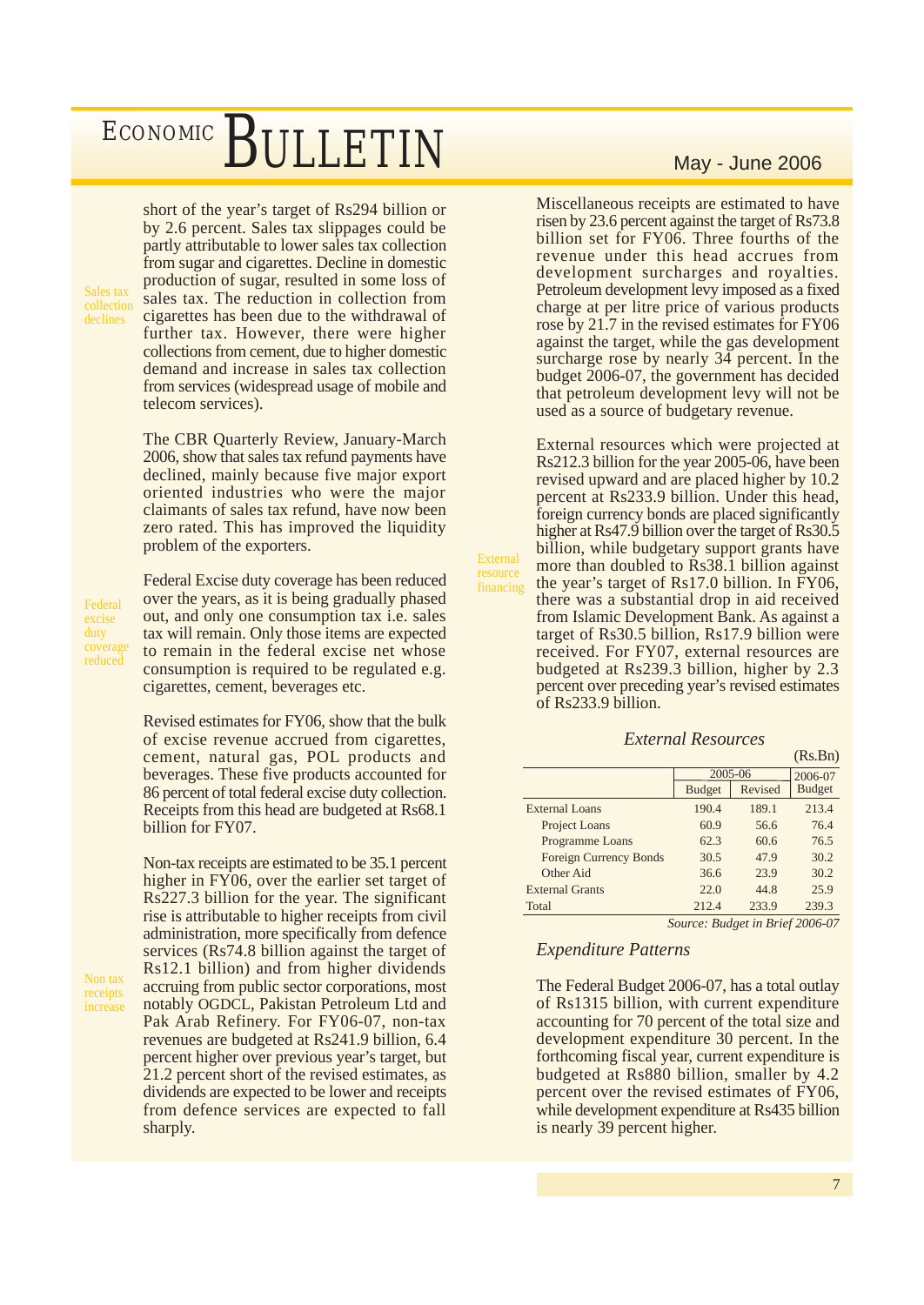| <b>LDB9</b>                  |
|------------------------------|
| 2.351                        |
| $\frac{1}{2}$<br><b>"ומת</b> |

| <b>ECONOMIC</b><br>BULLETI<br>May - June 2006 |                     |                                                                                                                                                                                                                                                                                                                                                                                                                                                                                                                                                                                                                                                                                                                                                                                                                                                                                                                                                                                                                                                                                                                                                                                                                                                                                                                                                                                                                                                                                                                                                                                                                                                                                                                                                                                                                                                                                                                                                                                                                                                                                                                                                                        |  |  |  |  |  |
|-----------------------------------------------|---------------------|------------------------------------------------------------------------------------------------------------------------------------------------------------------------------------------------------------------------------------------------------------------------------------------------------------------------------------------------------------------------------------------------------------------------------------------------------------------------------------------------------------------------------------------------------------------------------------------------------------------------------------------------------------------------------------------------------------------------------------------------------------------------------------------------------------------------------------------------------------------------------------------------------------------------------------------------------------------------------------------------------------------------------------------------------------------------------------------------------------------------------------------------------------------------------------------------------------------------------------------------------------------------------------------------------------------------------------------------------------------------------------------------------------------------------------------------------------------------------------------------------------------------------------------------------------------------------------------------------------------------------------------------------------------------------------------------------------------------------------------------------------------------------------------------------------------------------------------------------------------------------------------------------------------------------------------------------------------------------------------------------------------------------------------------------------------------------------------------------------------------------------------------------------------------|--|--|--|--|--|
|                                               |                     |                                                                                                                                                                                                                                                                                                                                                                                                                                                                                                                                                                                                                                                                                                                                                                                                                                                                                                                                                                                                                                                                                                                                                                                                                                                                                                                                                                                                                                                                                                                                                                                                                                                                                                                                                                                                                                                                                                                                                                                                                                                                                                                                                                        |  |  |  |  |  |
| <b>Important Fiscal Measures</b>              | Customs Duty        | Development activities in Colleges, Research Institutes<br>- drugs used for kidney dialysis and kidney transplant<br>and Universities by exempting duty on import of machinery, instruments and equipment.<br>from customs duty and duty on prefabricated buildings<br>Special incentive package to encourage Research &<br>Tariff based system is being introduced wef July 1 to<br>replace the existing deletion programme in the auto sector.<br>The existing scheme for import of old/used vehicles under TR, Gift & Baggage schemes revised to introduce a<br>Baggage rules for overseas Pakistanis simplified and<br>Additional allowances introduced for foreign<br>Vitamins used in poultry industry, exempted<br>Inputs of horticulture and floriculture exempted from<br>Duty on inputs of fish farming reduced to lessen the cost<br>Manufacturing<br>Import duty rates lowered on the following sectors;<br>Special incentives for development of dairy industry.<br>granite industry,<br>Import of agricultural tractors exempted from customs duty.<br>Duty rates on the following raw material inputs reduced.<br>improved to make them user friendly and transparent.<br>Payable duty/taxes on baggage items being notified.<br>all vaccines/anti sera cardiac medicine etc.<br>and disinfectants have been reduced to 5%.<br>Duty on purpose built taxis rationalized.<br>Duty exempted on import of following:<br>- all medicines for cancer<br>Duty on multi-axle trucks rationalized<br>chemicals used for tanning leather<br>leathers/footwear, marble &<br>pharmaceutical and rice par boiling<br>- all types of vaccines for hepatitis<br>exchange remittance card holders.<br>capping on aging of the vehicles.<br>zinc, lead, refractory cement<br>pharmaceutical chemicals<br>plastic sheets and<br>solution for rubber etc.<br>Sector Specific Incentives<br>copper raw material<br>forging & foundry<br><b>Specials Incentives</b><br>of fish farming<br>Baggage Rules<br>customs duty.<br>Automobile<br>Agriculture<br>Education<br>Heatth<br>$\infty$<br>$\infty$<br>S<br>S<br>ဖာ<br>S<br>S<br>S<br>S<br>S<br>S<br>S<br>S<br>S<br>S<br>S |  |  |  |  |  |
|                                               | Federal Excise Duty | § Levy of 5% excise duty on "franchise<br>Cable TV operators to pay Rs25/- per connection per month as excise duty.<br>As the telecom sector has grown, there was a need to rationalize the existing Excise Schedule to remove any ambiguity regarding the scope<br>Power to collect excise duty on minimum fixed<br>§ Levy of 15% excise duty on international air<br>Levy of excise duty $@5%$ on non-fund services<br>Enhancing the rate of excise duty from 3% to<br>Explicitly identifying telecommunication<br>services in the First Schedule to the Excise Act<br>Levy of 5% excise duty on commission and<br>brokerage of foreign exchange dealers,<br>Excise duty on lubricating oil to be levied on<br>§ Withdrawing excise duty on travel by train.<br>exchange companies and money changers.<br>provided by financial services sector.<br>5% on insurance services.<br>retail price.<br>services'<br>of levy.<br>travel.<br>price.<br>S<br>S<br>S<br>S<br>S<br>S<br>S                                                                                                                                                                                                                                                                                                                                                                                                                                                                                                                                                                                                                                                                                                                                                                                                                                                                                                                                                                                                                                                                                                                                                                                      |  |  |  |  |  |
|                                               | les Tax<br>$S_{a}$  | Broadening the scope of Third Schedule to the<br>Zero rating of sales tax on dairy products and<br>Zero rating of sales tax on import and supply of trucks and dumpers of $g.v.w.$ of 5 tonnes and<br>Levy of single tax $@3%$ for retailers<br>having annual turnover or more than Rs5<br>Abolishing the condition of depositing 15% of<br>les tax on non-chemical<br>adjustment to retailers and<br>wholesalers-cum-retailers (chain stores) who<br>Sales tax exemption on aircrafts of all types.<br>the principal amount at the time of filing appeal<br>Withdrawing exemption of sales tax on<br>§ Introducing the concept of electronic filing of<br>return and other documents through<br>§ Identifying the scope of plant, machinery and<br>tax on accrual basis from<br>penalties for repeated<br>Amending the sales tax law to initiate<br>manufacturers to print their<br>igle stage sales tax on 30%<br>proceedings in cases of deliberate short filing,<br>Powers to search without warrant withdrawn<br>value addition on import of pesticides.<br>at standard rate.<br>ce of cigarettes<br>tax zero-rating.<br>without giving show cause notice.<br>Simplification of Refund Rules.<br>name on the cigarette packets.<br>under the Sales Tax law.<br>S Levying upfront sin<br>sa<br>Allowing input tax<br>computer hardware.<br>§ Increase in retail pri<br>Sales Tax Act, 1990<br>equipment for sales<br>Collection of sales<br>Requiring cigarette<br>opt to pay sales tax<br>S Imposing higher<br>million per annum.<br>S Levy of single<br>e-intermediaries.<br>Zero rating of<br>stationery items.<br>offences.<br>fertilizer<br>WAPDA<br>above.<br>S<br>S<br>S<br>S<br>S<br>S<br>S<br>S<br>S<br>S<br>S<br>S<br>S                                                                                                                                                                                                                                                                                                                                                                                                                                  |  |  |  |  |  |
|                                               | Income Tax          | from Rs100,000 to Rs150,000 per year, while<br>for women tax payers it has been raised to<br>2% higher withholding tax is proposed to be<br>charged from those persons not having NTN or<br>proposed to be imposed on investment<br>reduction in tax is proposed to be reduced from<br>Tax rate reduction for inter corporate dividends<br>Depreciation allowance is proposed at 30% on<br>machinery producing information technology<br>Upward adjustment in withholding tax on cash<br>$\sum_{n=1}^{\infty}$<br>Exemption available to Mutual Funds for carry<br>over transactions (Badla) in stock exchanges is<br>Withholding tax on various imports proposed<br>Upward adjustment in withholding tax rate on<br>Basic exemption limit proposed to be raised<br>Rs200,000 for salaried and to Rs125,000 for<br>The tax rate has been reduced ranging from<br>The age limit of senior citizen to claim<br>Tax credit for investment in IPOs - limit for<br>investment for tax credit proposed to be<br>enhanced from Rs150,000 to Rs200,000.<br>be<br>Withholding tax rate on government securities<br>has<br>Fixed tax on income from property proposed.<br>proposed to be taxed at reduced rate of 10%.<br>Presumption Tax Regime proposed to<br>withdrawals from banks proposed.<br>withdrawals exceeding Rs25,000 the tax<br>stock market transaction proposed<br>been raised from 0.1% to 0.2%<br>0.25% to 20% from 3.5-30.0%<br>(from 10% to 5%) proposed.<br>proposed to be withdrawn.<br>extended to services.<br>65 years to 60 years<br>non-salaried class.<br>to be rationalized<br>in real estate<br>products<br>CNIC<br><b>CVT</b><br>S<br>S<br>S<br>S<br>S<br>S<br>S<br>S<br>S<br>S<br>S<br>S<br>S<br>S<br>S                                                                                                                                                                                                                                                                                                                                                                                                                                          |  |  |  |  |  |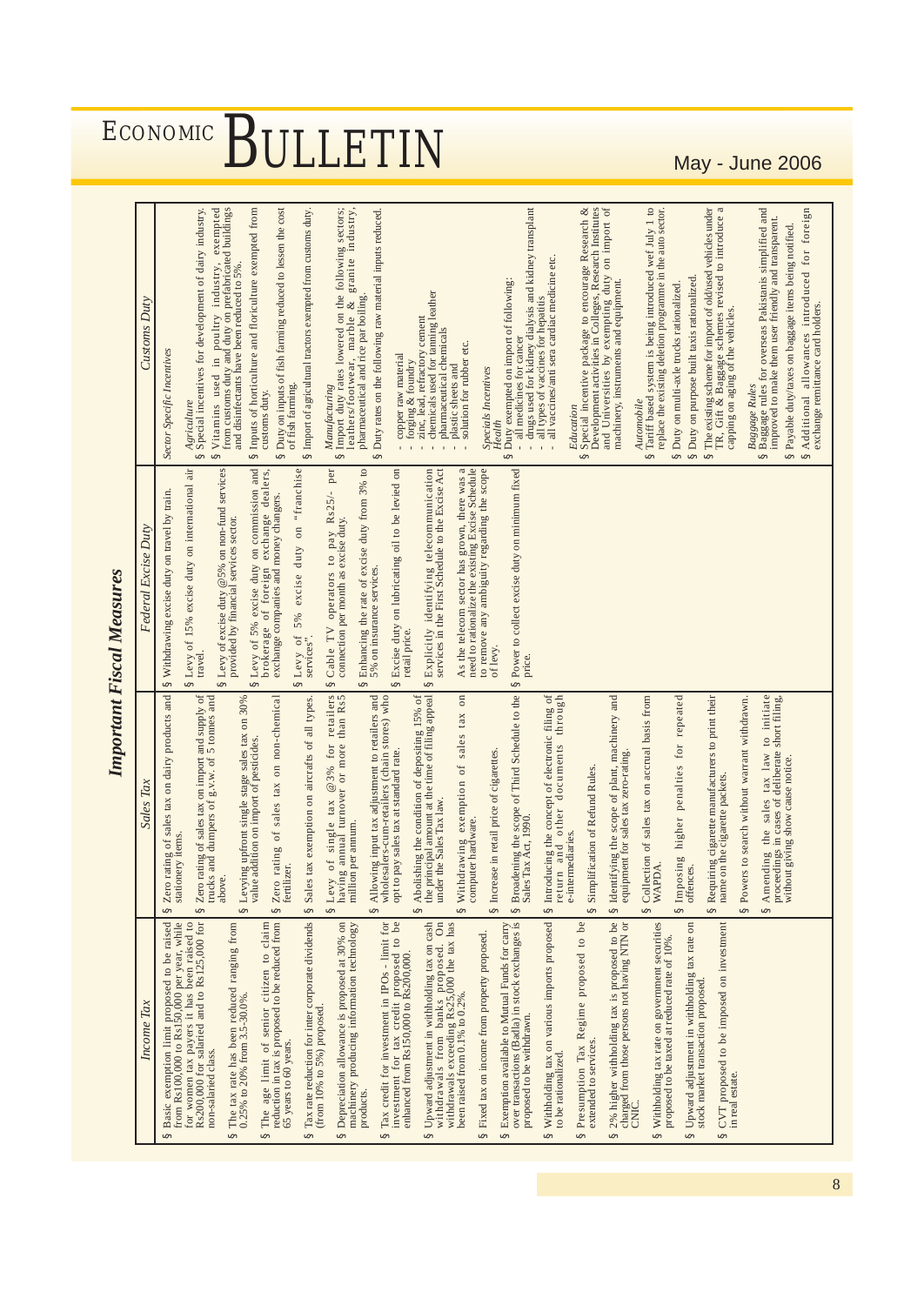Bulk of expenditure (61.3 percent) under the Current Expenditure head is categorised under '*General Public Service*', followed by *'Defence Affairs & Service'* (26.2 percent). The substantial rise in the former category can be attributed to a surge in transfer payments (rose from a budgeted figure of Rs79.7 billion to Rs171.2 billion) and servicing of domestic debt. Foreign loan repayments and the servicing of foreign debt declined in FY06 over the year's target. Defence services, consume 26 percent of the current expenditure, and during the year saw a rise of Rs17.6 billion to Rs241.1 billion against the budgeted figure of Rs223.5 billion. For FY07, the figure has been set at Rs250.2 billion.

In FY06, revised estimates of the Public Sector Development Programme place the figure at Rs313.7 billion. 15.3 percent higher over the year's budgeted figure. This is a positive development, when PSDP surpassed the year's target, unlike previous years when shortfall to implement it used to occur. For FY07, development expenditure has been raised to stimulate economic growth and provide job opportunities to large numbers. Water and Power has been focused upon, alongwith education, health, agriculture. Large public sector spending is likely to boost demand besides improving the physical and social infrastructure of the country.

### *Financing of the Budget*

|                               |               |         | (Rs.Bn)       |
|-------------------------------|---------------|---------|---------------|
|                               | 2005-06       |         | 2006-07       |
|                               | <b>Budget</b> | Revised | <b>Budget</b> |
| Expenditure                   | 1098.5        | 1232.5  | 1315.0        |
| Current                       | 826.5         | 918.8   | 880.0         |
| Development                   | 272.0         | 313.7   | 435.0         |
| <b>Internal Resources</b>     | 768.0         | 841.7   | 860.4         |
| <b>External Resources</b>     | 212.4         | 233.9   | 239.3         |
| <b>Privatisation Proceeds</b> | 20.0          | 90.0    | 75.0          |
| <b>Bank Borrowing</b>         | 98.0          | 66.8    | 140.1         |
|                               |               |         |               |

*Source: Budget in Brief 2006-07*

While there has been an increase in internal resources to finance the government's expenditures, they fall short of the requirements. The remaining part of the rising expenditure is met through external flows, privatisation proceeds and bank borrowings. Privatisation proceeds rose sharply to Rs90.0 billion in FY06, against the annual budget target of Rs20.0 billion, due to higher transactions during the year, PTCL, KESC, Pak American Fertilizer etc.

### *Relief and Subsidies*

This year's Federal Budget has a number of popular measures, including relief measures for salaried, government employees, price control measures, subsidies for certain food items etc.

- § Government servants to get a dearness allowance of 15 percent.
- § Minimum wages increased to Rs4000.
- § Pensioners to receive more.
- § Reduction in tax rates for salaried employees.
- § Increase in basic exemption limit.
- § Grant to workers from the Workers Welfare Fund raised.
- § Relief for senior citizens.
- § Teachers monthly allowance raised.
	- (i) Pay  $&$  Pension Relief Rs10.0 bn.
	- (ii) Safety net Rs 5.0 bn.
- § Availability of cheaper pulses for the common man - Rs2.5 bn.
- § Sugar to receive subsidy. It will be available at Rs27.5 per kg from the Utility Stores. Rs7 bn.

Wheat Rs2.5 bn

| (iii) Food | $Rs12.0$ bn. |
|------------|--------------|
|------------|--------------|

| (iv) | Relief to the farmers<br>by providing subsidised |             |
|------|--------------------------------------------------|-------------|
|      | fertilizer                                       | Rs12.3 bn.  |
|      | (v) Import of Cement                             | Rs0.72 bn.  |
|      | (vi) Power                                       | Rs59.0 bn.  |
|      | (vii) Fuel                                       | Rs10.0 bn.  |
|      | <b>TOTAL</b>                                     | Rs109.0 bn. |

### *Implications of the Budget*

The Federal Budget has implications for various sectors of the economy. We shall look at some of these.

#### *Mitigating Common Man's Problems*

The relief measures announced will provide some respite to the common man, who is burdened with rising prices of essentials, high utility charges, poor living conditions, lacking social infrastructure, joblessness etc. The increase in minimum wages, in the pension of

Jump in transfer payments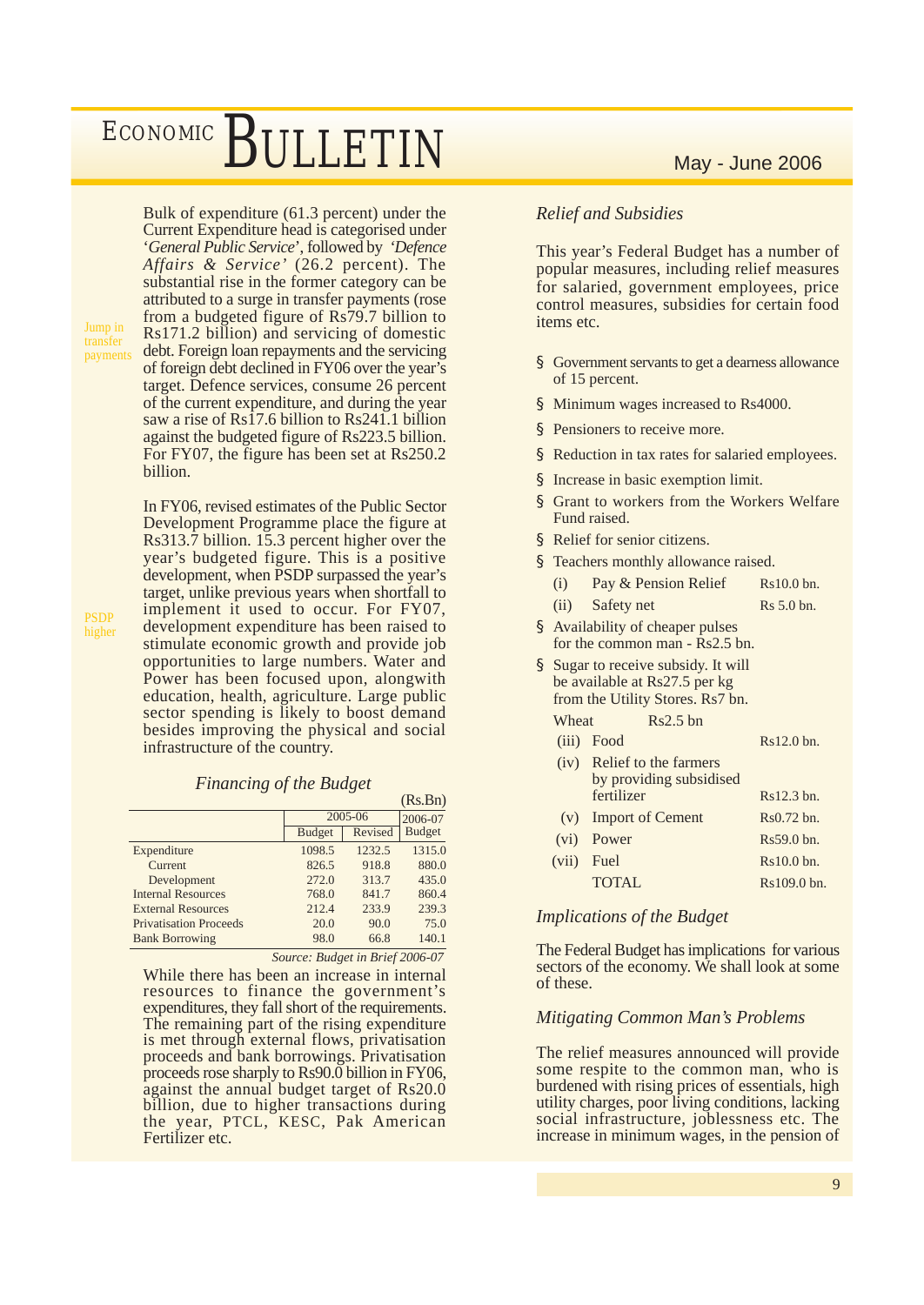government servants, in conveyance allowance of lower grade employees, relief for senior citizens, providing dearness allowance at the rate of 15 percent of the basic salary, enhanced rates of return of various National Saving Schemes, simplification of salary taxation, Rozgar scheme for the unemployed, increased public sector development programme, increased subsidies on import of pulses and on sale of sugar, establishing more utility stores, are welcome decisions taken in the Budget.

While certain segments of population would benefit from these relief measures, there are still large sections in society that too need help. The ambit needs to be enlarged to bring relief to the marginalised population.

### *Agriculture*

Of the 65 percent of Pakistan's population that lives in rural areas, 28 percent live below the poverty line. The incidence of poverty is highest amongst those who own no land. While alleviating poverty of the landless households requires major reforms, a sustained high agricultural growth would help in mitigating some of the sufferings of those associated with the sector and eking out a living directly or indirectly from this sector.

If agricultural growth suffers, the prospect of lessening poverty of those households associated with the sector is a daunting challenge. In FY06, agricultural sector performance was weak, due among others to fall in the production of major crops, cotton, sugarcane and only a marginal increase in wheat output.

To sustain a high agricultural growth, diversification is essential. With focus on the development of the livestock and fisheries subsector, agricultural growth could be diversified, and any setback to the major crops would be compensated by the growth of these two sectors.

In the recent Budget:

i) A Public-Private Partnership in dairy sector development with Rs3.6 billion has been launched. This Company will set up 1200 Model Dairy Farms and will establish 2950 farms for raising livestock. This project will enhance rural incomes.

- ii) The production of dairy products is now exempt from Sales Tax. The dairy and livestock equipments are exempt from custom duty and sales tax. The custom duty on the packaging material of dairy products has been reduced to 5 percent. This will help promote dairy sector in the area.
- iii)Machinery for promoting fisheries will be exempt from custom duty.
- iv)Custom duty is reduced from 60 percent to 30 percent on refrigerated vans.
- v) Special incentive package in the shape of reduced tariff rates for poultry industry has been proposed.

Water conservation is also very essential through either equitable distribution, efficient use of stored water, lining of canals and water courses, building of small dams etc.

In the Budget:

- a) Drip irrigation and sprinklers technology are being introduced in agriculture with Rs15.0 billion.
- b) Rs7.0 billion is being spent in 2005-06 for lining of 15000 canals. Rs6.0 billion will be spent in 2006-07 for the same. As a result, the loss of canal water will be reduced by 25 percent.
- c) Rs10 billion is allocated for the initial work on big dams in 2006-07.

All these measures will help enhance agricultural activities in the country. This will increase the incomes of the farmers.

### *Fiscal Imbalances*

In FY07, development expenditure has been budgeted at Rs435 billion, higher by 38.7 percent over last year's revised estimates of Rs313.7 billion. In the past, development expenditures had fallen short of the targets, and it had become necessary to increase it, so that the investment/GDP ratio which has been on a declining trend also rises.

Large part of the increase in public sector development programme is earmarked for social sector, as part of the Khushal Pakistan Programme, higher allocations for education, health, and for infrastructure development. These are the growth oriented elements of the expenditure programme, plus supporting the social uplift programme. If managed with fiscal prudence, any imbalances resulting would be manageable.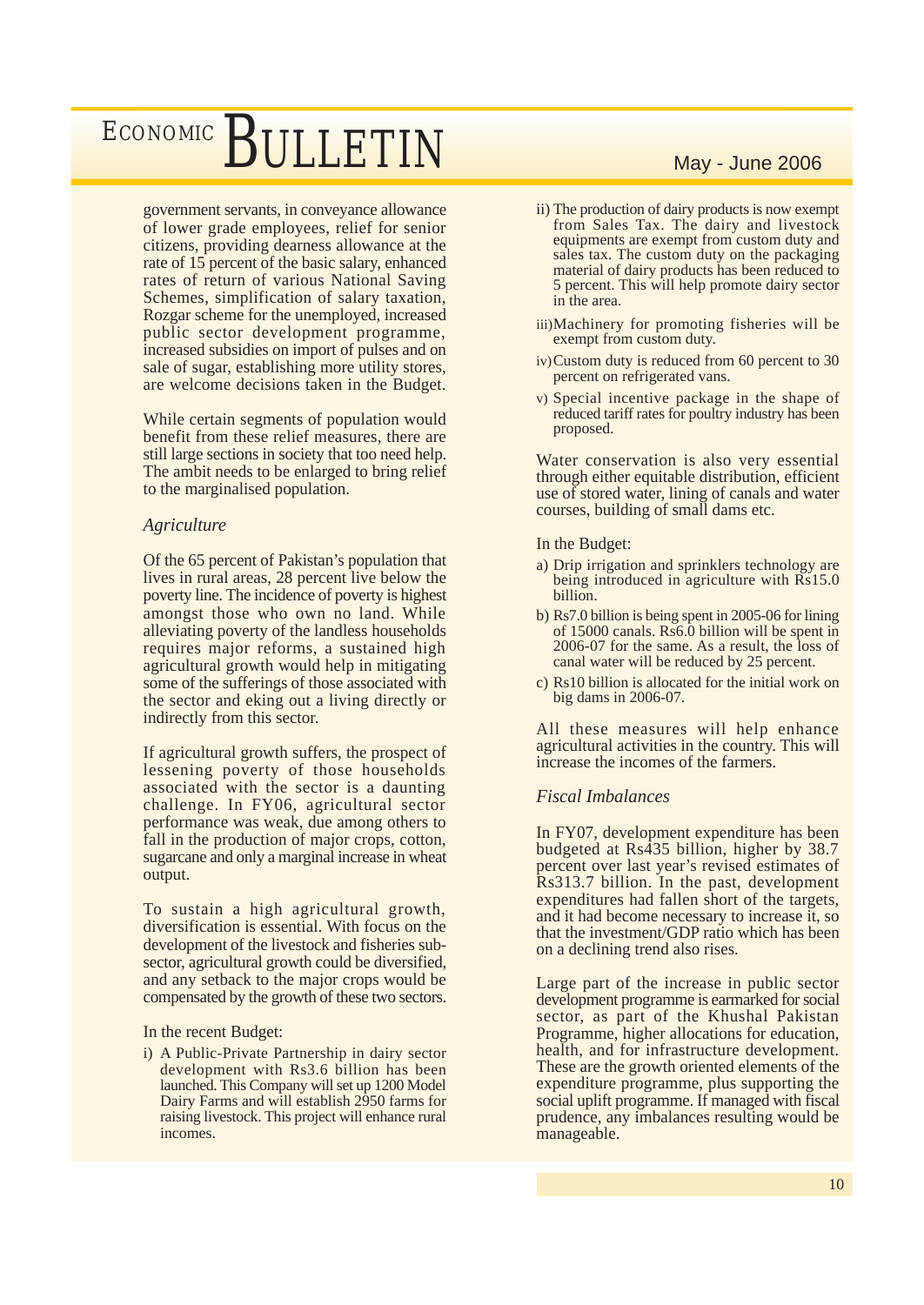

LRM Liquid reserves to money supply ratio

11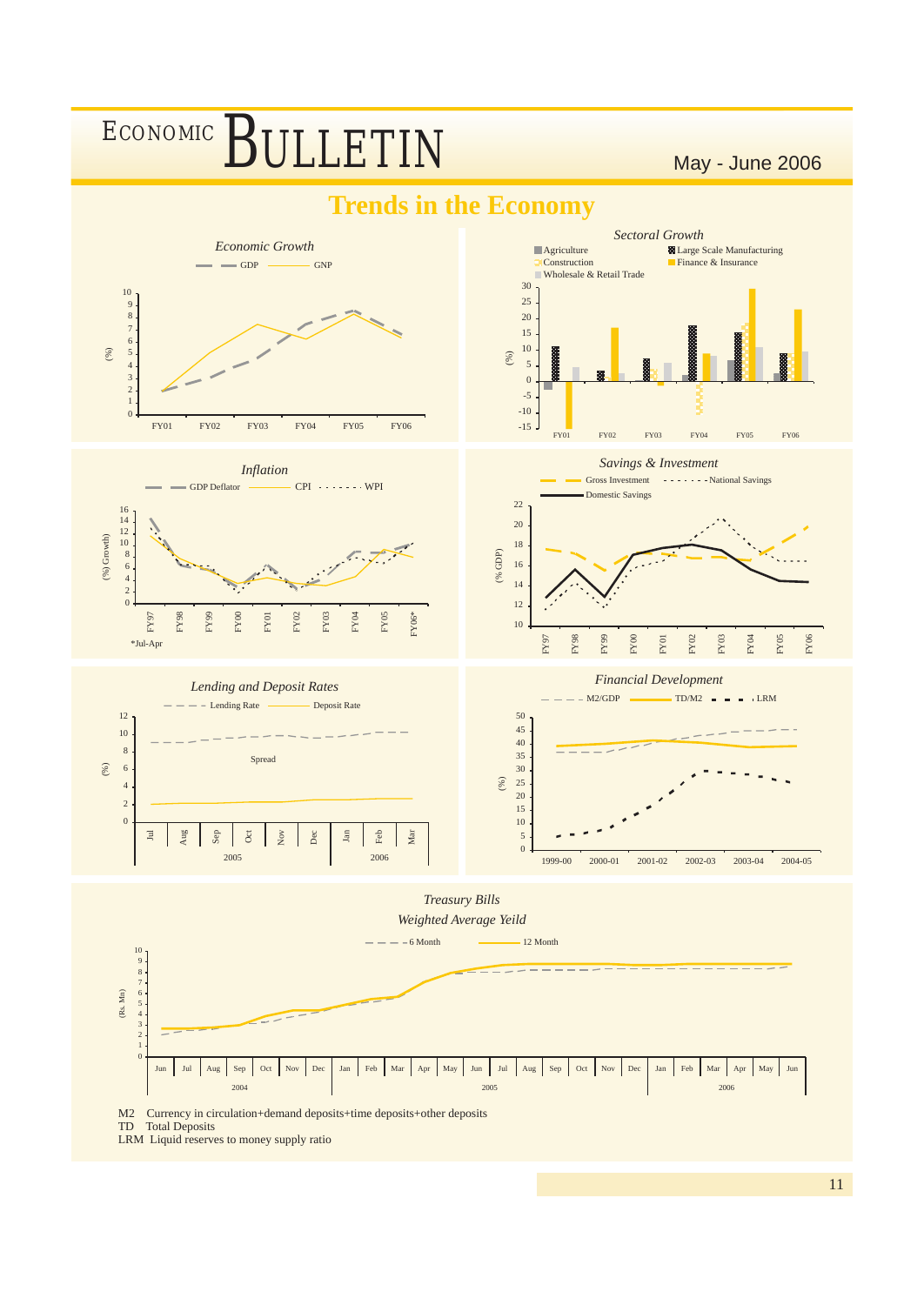



*Imports and Forex Reserves* Imports **Forex Reserves** \*Jul-Aprr  $\Omega$ 5 10 15 20 25 (\$ Bn) FY97 FY98 FY99 FY00 FY01  ${\rm FY02}$ FY03 FY04 FY05 FY06\*

Turnover of Shares (In Mn)

 $\bar{a}$ 

Aggregate Market Capitalization ((Rs. Bn)

*Karachi Stock Exchange*

> Jan  $\frac{2}{\pi}$ Mar Apr May §ا Jul Aug  $\frac{5}{25}$  $\overline{8}$  $\frac{1}{2}$  $\frac{8}{2}$  $\frac{1}{2}$ Mar Apr May

(In Mn)



*Domestic/External Debt*





2005 2006

(Rs. Bn)





*Debt Servicing*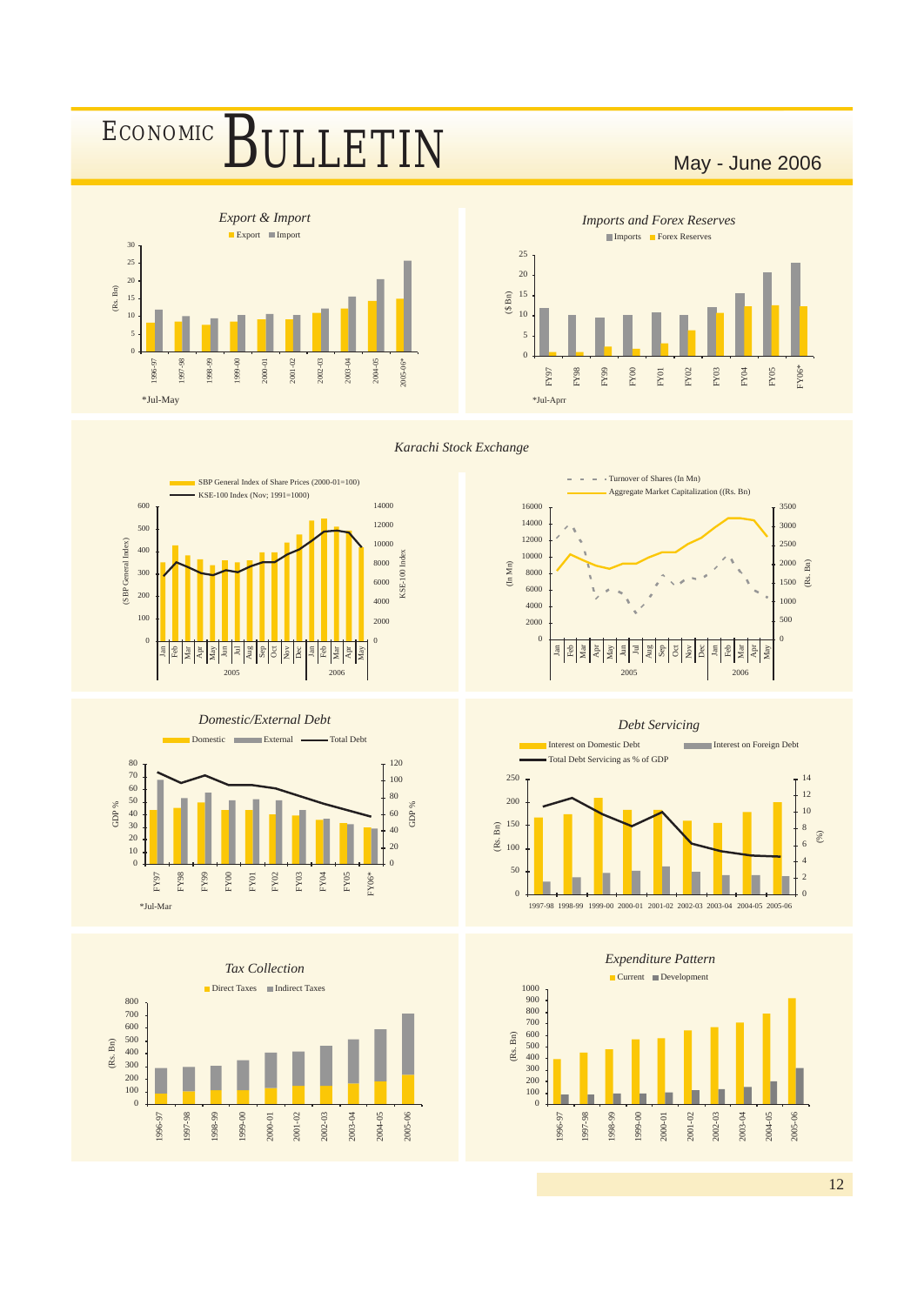### **Provincial Budgets 2006-07 Highlights**

#### *Punjab*

- § A Rs274 billion tax free budget for the province. The proposed budgetary outlay is 22.13 percent higher than current year's estimates of Rs224.4 billion.
- § Revenue expenditure proposed at Rs191.4 billion. This is 21.5 percent higher than current year's estimate of Rs157.5 billion.
- § Of the total provincial revenue receipts, Rs201.4 billion would be federal transfer, and Rs72.7 billion would be the province's own resources.
- § The province would generate, Rs30.34 billion from tax revenue and Rs42.3 billion from non-tax sources.
- § A sum of Rs12.5 billion has been allocated for education, Rs4.3 billion for health.
- § The government has recommended abolition of sales tax on promotional advertisements, for population and education, released to radio and television and being sponsored through the USAID programme.
- § Landholders having upto 12.5 acres of land have been exempted from agriculture tax; exempted 5 marla houses from property tax, distributed 0.1 million acres of agri land among landless farmers, provided Rs1.5 billion on low mark up for SMEs.
- § Of the development programme of Rs100 billion, 70 percent would be spent on ongoing schemes and 30 percent on new schemes.
- § 55 percent of the total ADP allocations are earmarked for the social sectors, while infrastructure development would receive 35 percent.
- § The social sector programme would help achieve the Millennium Development Goals.

#### *Sindh*

- § A Rs193.1 billion budget proposed for the year.
- § Total estimated receipts stand at Rs193.4 billion.
- § The budget shows a small surplus of Rs300 million.
- § Annual development programme is proposed at Rs32 billion, and Rs18 billion is proposed for federally assisted projects, foreign assisted programme, drought emergency relief etc.
- § Current expenditure has been budgeted at Rs139.2 billion.
- The new development outlay includes Rs20.83 billion for key sectors of the province, with a special package of Rs5.5 billion for urban and rural areas.
- § The provincial government will contribute Rs24 billion towards the ADP from its own resources, whereas district government's share of Rs8 billion, will come through single line transfers from July '06 onwards based on the NFC award.
- § Rs4.5 billion has been allocated for communications, Rs1.5 billion for water and power sector.
- § Under the special package programme, Rs2 billion has been allocated for Karachi, Rs1.5 billion for Hyderabad and Rs2 billion will be spent on rural uplift.
- § Education budget has been enhanced from Rs4.1 billion to Rs12.7 billion.
- § Remote area allowance will be given to the primary school teachers posted in rural areas.
- § Incentives given to doctors posted in rural areas.

#### *NWFP*

- § The provincial government has presented a Rs95.9 billion budget.
- Revenue receipts for the year have been estimated at Rs67.54 billion, which includes federal tax assignments of Rs37 billion.
- § Rs26.6 billion has been allocated for the Annual Development Programme.
- § New job opportunities have been created.
- § Allocations for education and health has been raised.
- § Industrial zones proposed in Mardan, and Karak districts.
- § Special measures to be initiated to rehabilitate earthquake affected people, provision of social security scheme for senior citizens, educated youth and families of deceased provincial government employees.
- § While no new taxes have been levied in the recent Budget, upward revision of certain provincial taxes will help the government to improve provincial receipts.
- § Current expenditure has been earmarked at Rs54.5 billion.

#### *Balochistan*

- § Total outlay budgeted at Rs59.7 billion.
- § The PSDP shows a development plan of Rs10.81 billion.
- § The development outlay for 2006-07, comprises of the ongoing schemes and unimplemented schemes of the outgoing fiscal year.
- § For the PSDP for FY07, the provincial government has allocated Rs6.35 billion, and Rs3.76 billion is from the foreign programme assistance.
- § The Public Sector Development Programme makes the highest allocation of Rs4.18 billion for roads, Rs1.95 billion for education, Rs728.64 million for the water sector, Rs700 million for poverty alleviation in the province, Rs417 million for the health sector.
- § Total resources budgeted at Rs48.73 billion, leaving a deficit of Rs10.96 billion.
- § In the new fiscal year, 1300 villages would receive electricity.
- § Livestock sector badly affected by the long spell of drought will receive Rs29.71 million, while Rs22 million will be provided to the Balochistan Coastal Development Authority.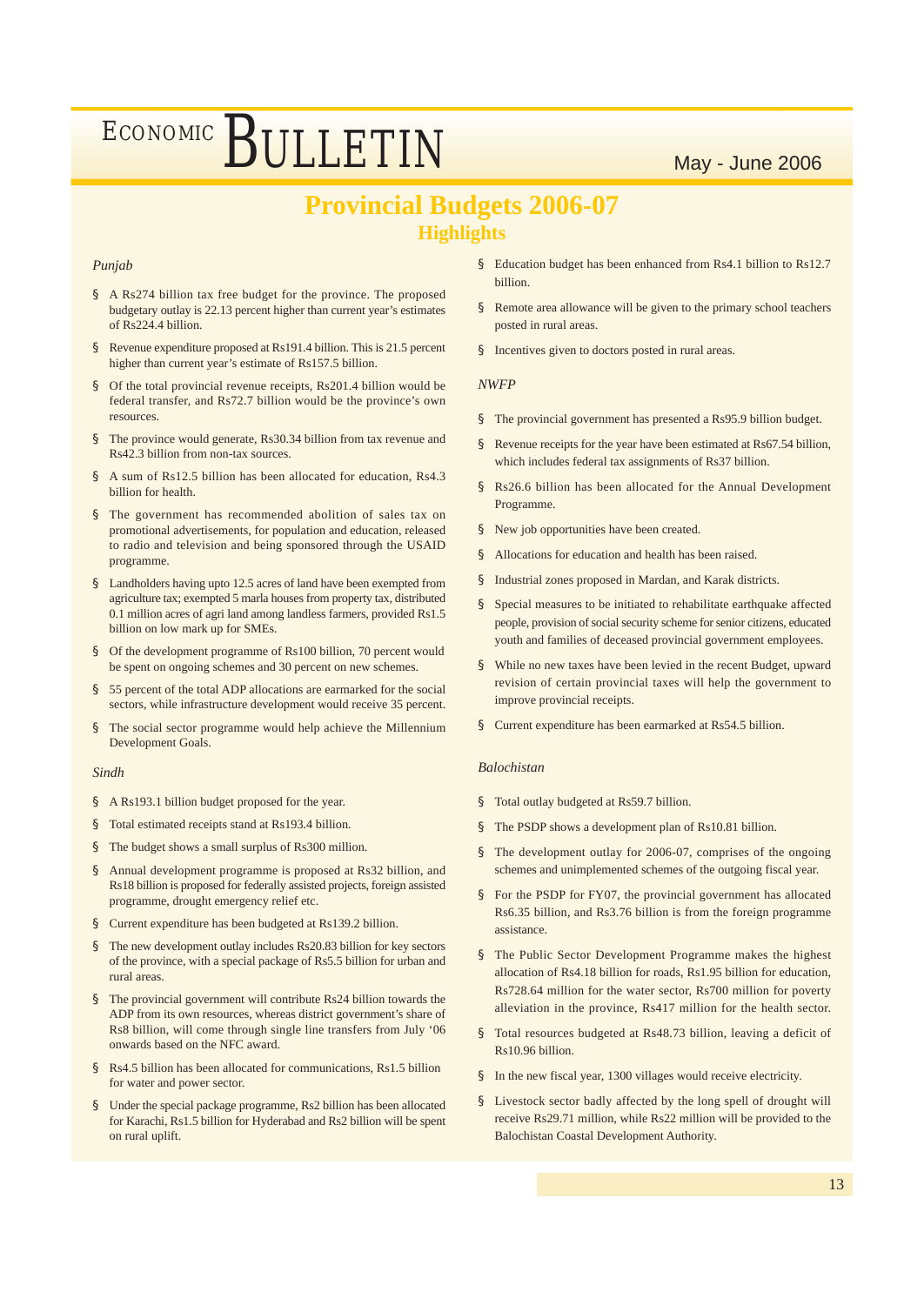### **Trade Policy 2006-07 Highlights**

§ Exports are targeted at \$18.6 billion for 2006-07 against preceding year's \$16.5 billion, showing an increase of 14.4 percent.

Last year the Rapid Export Growth Strategy (REGS) had been formulated to facilitate growth in exports, through regional diversification of export markets, strengthening of trade promotion infrastructure, skill development, provision of modern infrastructure and by resorting to trade diplomacy to increase market access.

- § Within the framework of REGS, the government plans to focus on the export promotion of a few selected product groups. The product groups selected for this purpose include leather products, engineering goods, chemicals and pharmaceuticals, towels, denim and services.
- § Trade Development Authority will be established, replacing the Export Promotion Bureau, which has been responsible for trade promotion for the last 43 years.
- § Carpet cities are planned for Lahore and Karachi, which would help enhance exports of carpets by making them competitive in terms of price as well as quality and other standards.
- § To promote exports of gems and jewellery "*Dazzle Park*", is being established on 16 acres of land near Karachi airport. Providing one window facility, it will have all the required state of the art processing facilities for the sector. It will also provide training to the workers. As it has been declared as an export processing zone, it can enjoy the standard tax and procedural relaxations associated with such zones.
- § Expo Centres will be set up in Islamabad, Quetta and Peshawar.
- § Any company (earlier it was export oriented companies only) setting up cool chains and

cold storages, will be eligible for a reduced mark up for any credit obtained. The first 6 percent of the mark up would be picked up by the Export Development Fund. This should help exporters of perishable horticulture products.

- § Since FY03, the government is giving a 25 percent freight subsidy on exports of new products and new markets, with the objective of achieving geographic and product diversification in our exports. The following modifications are being made in the scheme:
	- § Export of all items except those which will be notified separately will now be able to avail a 25 percent freight subsidy, provided they are being exported to Africa, Pacific Islands, Eastern European countries that are not in the EU and Central Asian Republics.
	- § Export of products falling in the developmental category will be entitled to 25 percent freight subsidy even if they are going to one of the top 20 export destinations.
	- § Any individual exporter, firm or company will not be entitled to a freight subsidy in excess of five million rupees in a single year.
- § The scope of the Skill Development Board established last year and assisting in training of garment workers in partnership with selected garment units has been widened to also include training of workers producing terry towels and bed linen.
- § The 6 percent compensatory rebate for readymade garments and knitwear as research and development support, given till end of June this year, will now be provided till end June 2007; thereafter till end June 2008 at the rate of 3 percent.
- § To facilitate exporters, the Government would be providing 50 percent subsidy for the cost of obtaining certain specified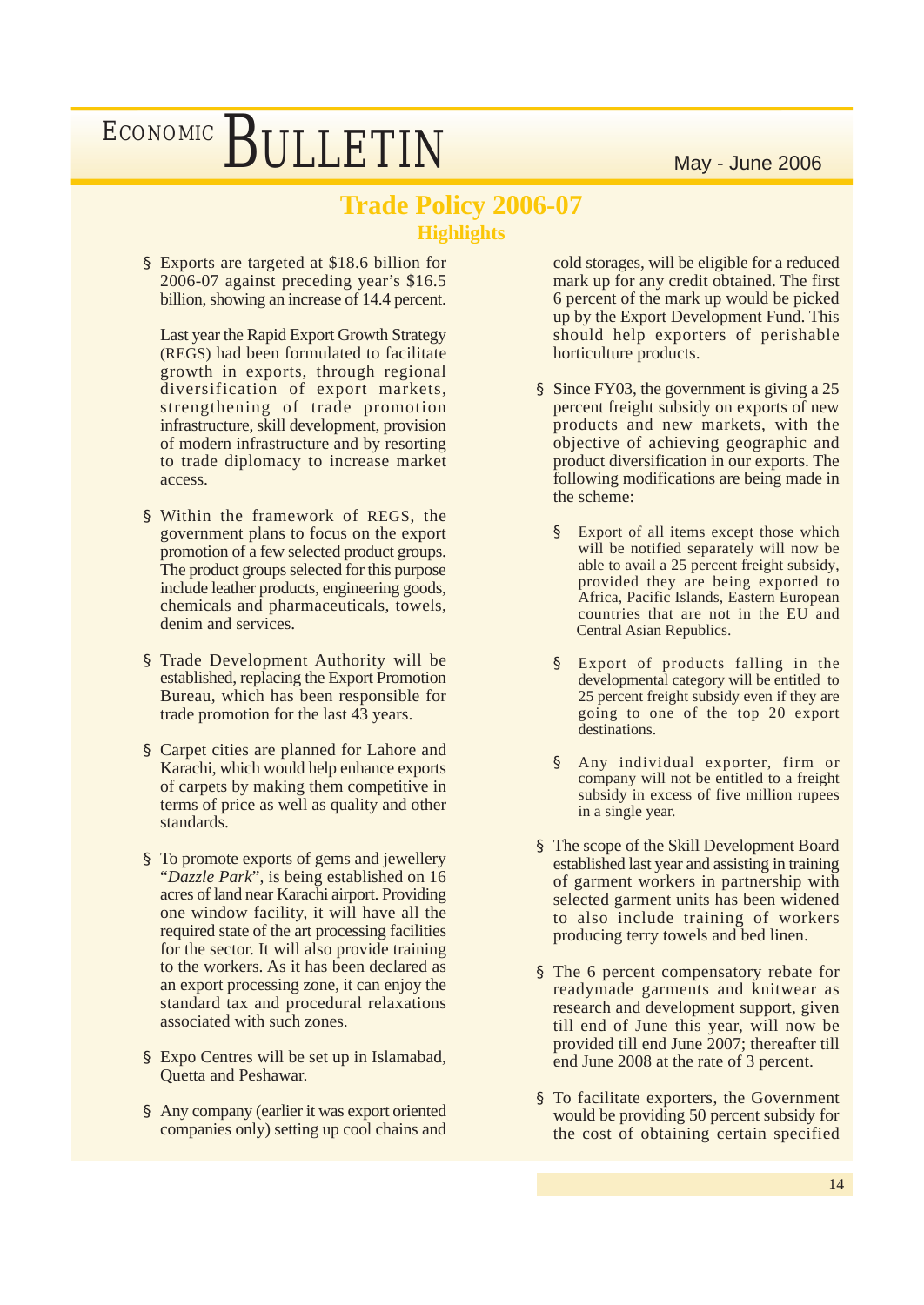certifications, i.e. ISO-22000, Eco-labeling Conformity Europea and Organic Food products certificate.

- § A specialized SME Export House will be established with public private partnership to act as a catalyst to promote SME export.
- § It is planned to set up a specialized coal, clinker and cement terminal at Port Qasim, Karachi.
- § A 6 percent Research and Development support has been provided to the footwear sector on the same lines as is presently available to the textile garments sector.
- § Meat exports to the Islamic world will be promoted. Halal meat export zones will be established in Karachi, Lahore, Peshawar and Quetta, where state of the art infrastructure including for health safety would be provided.

- § The government plans to establish a modern warehouse facility in Karachi, with publicprivate partnership.
- § The Long Term Financing facility for export oriented projects on concessionary terms has been modified for its full potential to be realized.
- § Imports are projected at around \$28.0 billion for 2006-07.
- § Time to time import policy is liberalized to permit import of specified used machinery subject to certain conditions. This year, some changes in the import of certain kinds of used machinery have been made.
- § The Federal Budget has announced reduction in customs duty for certain sectors which have export potential.
- § Some amendments have also been announced in the import policy in view of the public interest involved.

|                                                                                                                                                                                                                                                                     | 2005-06                                                                                                                        | 2004-05                                                                                                                      |                                                                                                                                                                                                               | 2005-06                                                                                            | 2004-05                                                                                          |
|---------------------------------------------------------------------------------------------------------------------------------------------------------------------------------------------------------------------------------------------------------------------|--------------------------------------------------------------------------------------------------------------------------------|------------------------------------------------------------------------------------------------------------------------------|---------------------------------------------------------------------------------------------------------------------------------------------------------------------------------------------------------------|----------------------------------------------------------------------------------------------------|--------------------------------------------------------------------------------------------------|
|                                                                                                                                                                                                                                                                     | $(July-May)$                                                                                                                   | $(July-May)$                                                                                                                 |                                                                                                                                                                                                               | $(July-May)$                                                                                       | (July-May)                                                                                       |
| <b>Exports</b>                                                                                                                                                                                                                                                      |                                                                                                                                |                                                                                                                              | Imports                                                                                                                                                                                                       |                                                                                                    |                                                                                                  |
| Rice<br>Raw cotton<br>Fish & fish preparations<br>Fruits & vegetables<br>Cotton yarn<br>Cotton cloth<br>Bedwear & knitwear<br><b>Towels</b><br>Readymade garments<br>Carpets & rugs<br>Petroleum products<br>Sports goods<br>Leather & leather products<br>Footwear | 1028.2<br>63.1<br>179.7<br>130.7<br>1285.4<br>1943.7<br>3391.7<br>533.2<br>1188.6<br>231.6<br>668.7<br>314.5<br>885.0<br>115.5 | 850.6<br>106.6<br>124.8<br>103.8<br>954.3<br>1681.3<br>2726.8<br>471.1<br>955.2<br>250.7<br>412.9<br>275.3<br>732.6<br>109.8 | Tea<br>Soyabean & palm oil<br>Sugar<br>Pulses<br>Machinery<br>of which<br>Road motor vehicles<br>Textile machinery<br>Petroleum products & crude<br>Synthetic fibre & yarn<br>Fertilizer<br>Plastic materials | 201.9<br>667.3<br>435.2<br>147.5<br>7026.8<br>1435.1<br>711.7<br>5957.9<br>446.3<br>584.2<br>913.0 | 204.3<br>684.7<br>61.5<br>105.6<br>5203.4<br>940.0<br>866.6<br>3626.2<br>242.0<br>312.0<br>707.0 |
| Surgical goods $&$                                                                                                                                                                                                                                                  |                                                                                                                                |                                                                                                                              | Medicinal products                                                                                                                                                                                            | 296.1                                                                                              | 262.7                                                                                            |
| medical instruments                                                                                                                                                                                                                                                 | 144.5                                                                                                                          | 165.0                                                                                                                        | Iron & steel                                                                                                                                                                                                  | 1229.0                                                                                             | 784.3                                                                                            |
| Chemicals & pharmaceuticals                                                                                                                                                                                                                                         | 400.0                                                                                                                          | 376.6                                                                                                                        | Paper & paper board                                                                                                                                                                                           | 225.4                                                                                              | 165.4                                                                                            |
| Engineering goods                                                                                                                                                                                                                                                   | 181.2                                                                                                                          | 162.0                                                                                                                        |                                                                                                                                                                                                               |                                                                                                    |                                                                                                  |
| Total                                                                                                                                                                                                                                                               | 14,961.8                                                                                                                       | 12,858.8                                                                                                                     | Total                                                                                                                                                                                                         | 25,598.3                                                                                           | 18,368.5                                                                                         |

### Trade Performance

(\$ Mn)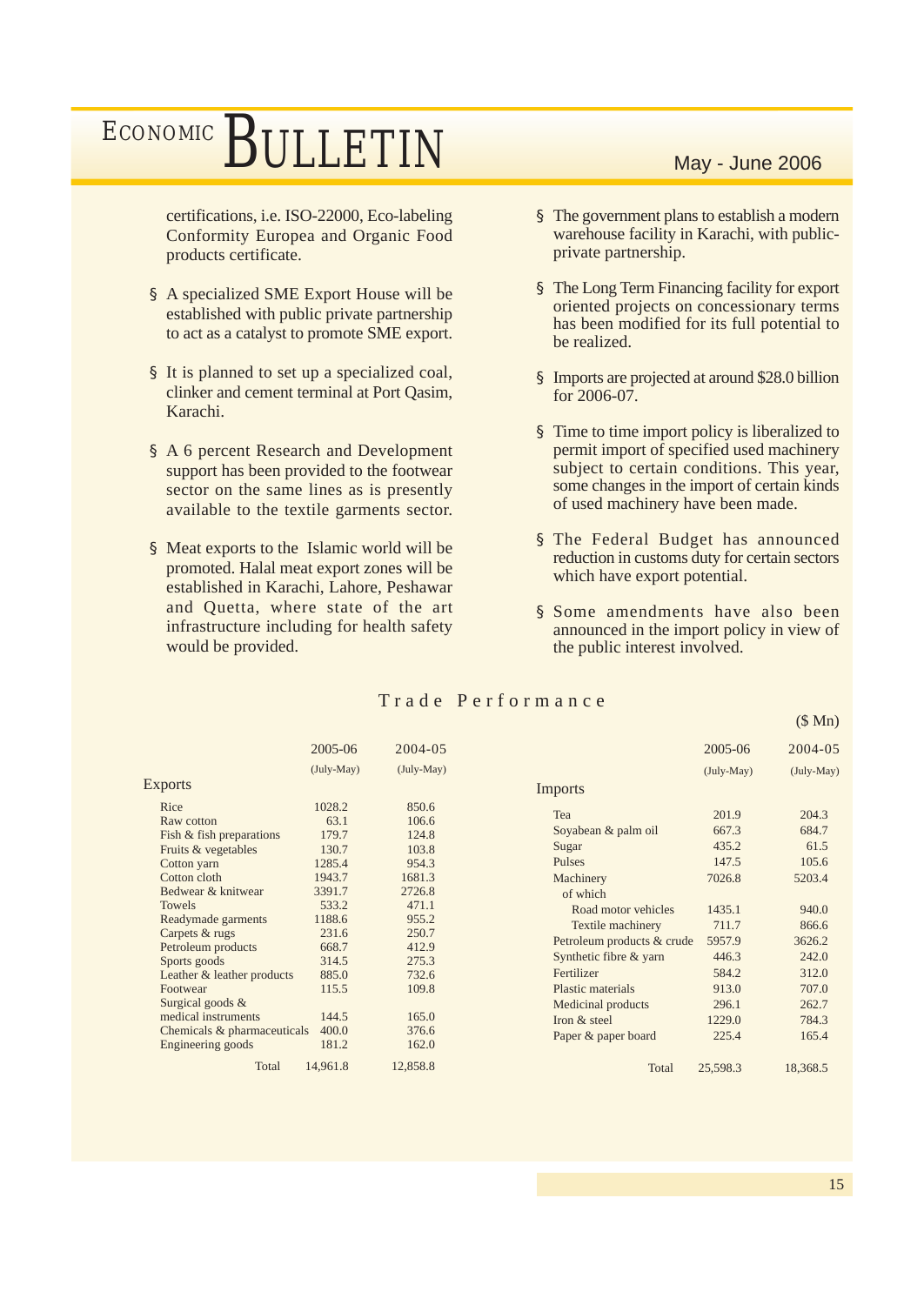### **Basel II - An Introduction**

In 1988, the Bank for International Settlements (BIS) in Basel, Switzerland first introduced regulatory capital standards for the financial services industry. It was basically an agreement among the G-10 central banks to apply common minimum capital standards to their financial **institutions** 

There were however, certain weakness in this accord. It did not differentiate between assets having less risk and assets having higher risk. There was no capital allocation against operational risk as well as no consideration was given to other risks such as concentration risk, liquidity risk etc.

In June 2004, the BIS finalized the new capital adequacy framework, widely known as Basel II. The accord represents a major revision of the international standards for bank capital adequacy that were first established in 1988. The Basel II Accord, lays out a framework for financial institutions to incorporate risk management into their daily business practices. It was a regulatory response to the lack of operational risk sensitivity in the earlier Accord and also because of significant developments in technology, telecommunications, and markets have changed the way that banks collect, measure and manage their risks. By adopting a "more risk sensitive capital framework", Basel II permits a better alignment of regulatory and economic capital and promotes improvements in risk management, thereby underpinning banking solvency. Basel II will initially come into effect on January 1, 2007.

Overall, the Basel II Accord seeks to strengthen existing capital adequacy standards by introducing more sensitive metrics for credit and market risks, and new capital requirements for operational risk. The Accord also details requirements for the supervisory review process, and outlines external disclosure standards. These requirements place greater responsibility on company management and their adherence to market-based discipline. Basel II framework comprises of three parts referred to as the three pillars of the Accord.



SA - relies on external credit assessments.

Foundation IRB Approach - For corporations, sovereigns, and banks exposures, financial institutions must provide internal estimates of probability of default.

Advances IRB Approach - For advanced IRB approach, all factors must be calibrated using internal data for corporations, sovereigns and banks exposure.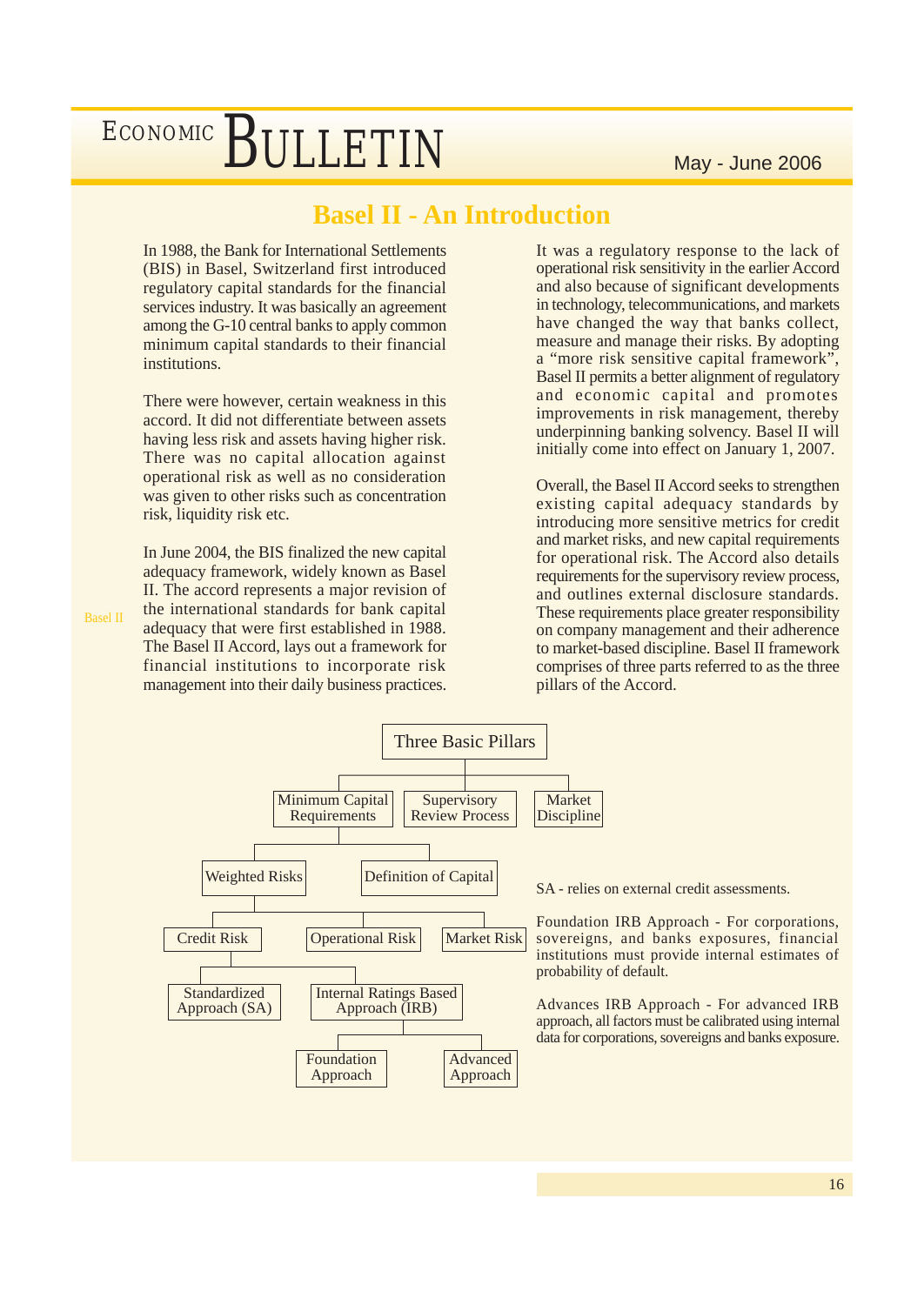### *Pillar I*

#### *Minimum Capital Requirements*

It prescribes the capital allocation methodology against credit and operational risks. To ensure that risks within the entire banking group are considered, improvements in the measurement of credit risks have been made in Basel II. For the measurement of credit risk, Basel II proposes two principle options as seen in the above graphical representation.

#### *Pillar II*

#### *Supervisory Review Process*

It requires banks to establish a risk management framework to identify, assess and manage major risks inherent in the institution and allocate adequate capital against those risks. Major risks including those that are not covered under Pillar I, i.e. liquidity risk, concentration risk, interest rate risk etc.

#### *Pillar III*

#### *Market Discipline*

It sets out disclosure requirements and facilitates market discipline. Effective disclosure is essential to ensure that market participants can better understand banks' risk profiles and the adequacy of their capital.

#### *Pillar II* has two key elements:

- a) A firm specific internal assessment and management of capital adequacy.
- b) Supervisory review of this internal capital assessment and the robustness of risk management processes, systems and controls.

SBP's Roadmap for the Implementation of Basel II in Pakistan has discussed the four key concepts of supervisory review through which supervisors can ensure that each bank has sound internal processes in place to assess the adequacy of its capital and set targets for capital that are commensurate with the bank's specific risk profile and control environment:

*Principle 1:* Banks should have a process of assessing their overall capital in relation to their risk profile and strategy for maintaining their capital levels.

*Principle 2:* Supervisors should review and evaluate banks' internal capital assessments and strategies as well as their ability to monitor and ensure their

compliance with regulatory capital ratios. Supervisors should take appropriate supervisory action if they are not satisfied with the results of this process.

*Principle 3:* Supervisors should expect banks to operate above the minimum regulatory capital ratios and should have the ability to require banks to hold capital in excess of the minimum.

*Principle 4:* Supervisors should seek to intervene at an early stage to prevent capital from falling below the minimum levels required to support the risk characteristics of a particular bank and should require rapid remedial action if capital is not maintained.

Each of these pillars addresses the Basel II Accord's stated objective of moving financial institutions to incorporate risk management into their daily business practices.

In Pakistan, the State Bank of Pakistan has decided to adopt Basel II. For its implementation it has provided a roadmap. According to State Bank, BSD Circular No.8 of 2006, dated June 27, 2006, the timeframe for adoption of Basel II will be as under:

- i) Standardized Approach for credit risk from 1st January, 2008.
- ii) Internal Ratings Based (IRB) approaches from 1st January, 2010. Banks/DFIs interested in adopting any IRB Approach before 1st January, 2010 may approach SBP for the purpose. Their requests will be considered on case-to-case basis.
- iii)For Operational Risk, Banks/DFIs can adopt either Basic Indicator Approach or Standardized Approach from 1st January, 2008. However, the Advance Measurement Approach (AMA) is not being offered at present. The decision on the timeline to adopt AMA will be taken in due course keeping in view the preparedness of banks/DFIs and after consulting with Pakistan Banks Association. However, the banks/DFIs are encouraged to follow the international best practices in this regard and prepare themselves for an early adoption.
- iv)For market risk, Internal Models Approach has also been allowed alongwith the standardized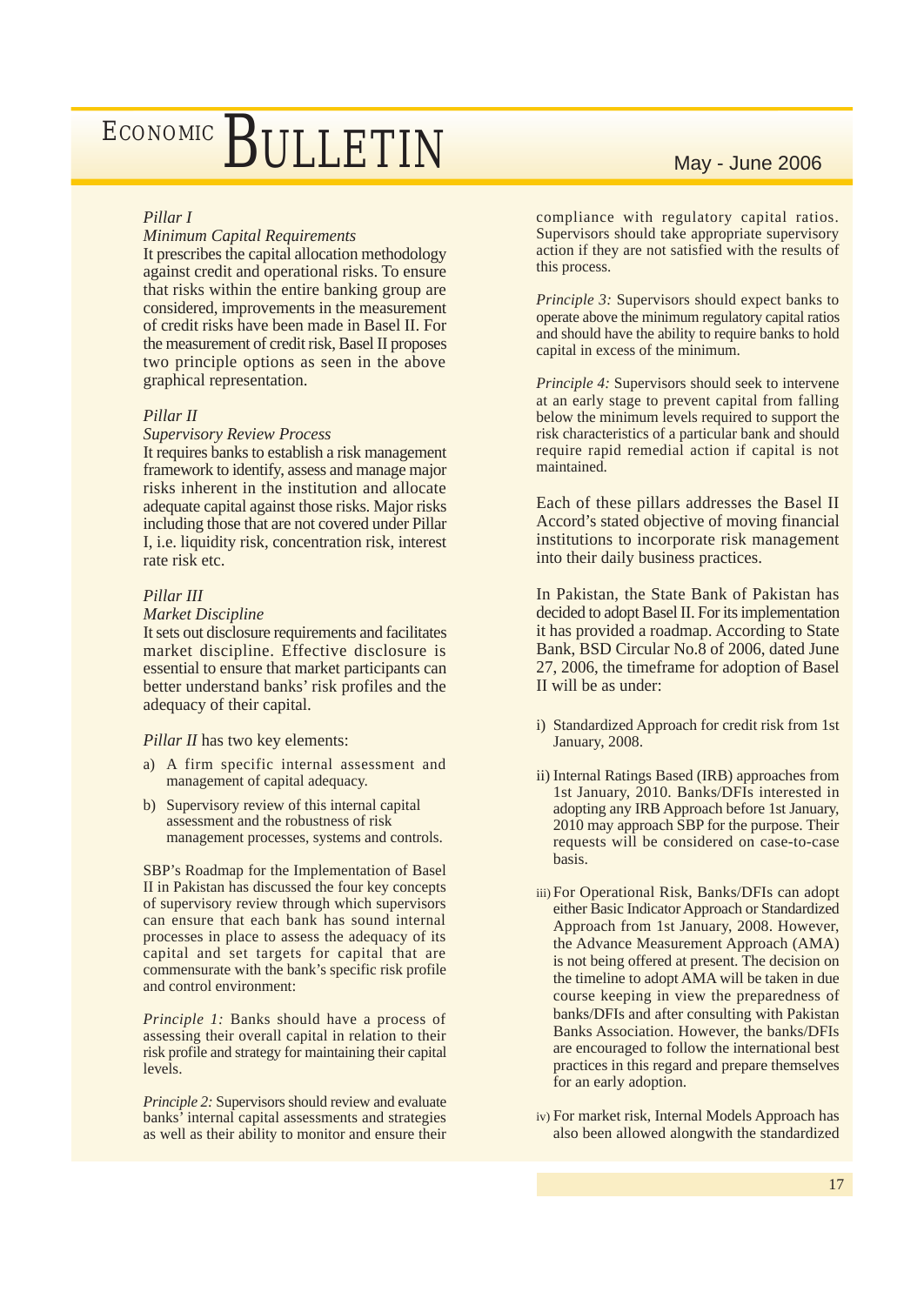approach. However, Internal Models Approach will only be available to the banks/DFIs adopting Foundation or Advanced IRB Approaches.

v) Banks/DFIs are advised to adopt a parallel run of one and a half year for Standardized Approach and two years for IRB Approach starting from 1st July, 2006 and 1st January, 2008 respectively.

Adoption of Foundation or Advanced IRB for Credit Risk and Internal Models Approach for Market Risk will be subject to the prior written approval of the State Bank. Therefore, banks/DFIs interested in adopting any of these approaches are advised to approach the State Bank for getting necessary approval.

In an earlier BSD Circular No 3 of 2005 dated March 31, 2005, each bank/DFI is required to formulate their internal plans specifying the approach they are willing to adopt and the plans for moving to the particular approach. The plans should envisage the risk management setup, various risk assessment methodologies being used for assessment of various risk categories and the policy and procedures for the capital allocation. It must highlight what are the gaps for moving the

Basel II implementation and what steps are required to overcome those gaps.

Banks and DFIs are also required to raise their minimum capital requirements vide BSD Circular No.6 of 2005. The SBP has raised the minimum paid up capital of banks/DFIs to Rs6 billion to be achieved by the end of 2009.

The required minimum CAR, on consolidated as well as on stand alone basis, would continue to be 8 percent. However, the existing uniform requirement for CAR has been replaced with the variable CAR which will be based on the Institutional Risk Assessment Framework (IRAF) Rating assigned by the State Bank to each bank and DFI. For this purpose, SBP will intimate IRAF rating to each bank/DFI separately. Under IRAF, each bank and DFI is rated on a scale of 1 to 5 based on its (a) compliance with standards, codes and guidelines; (b) supervisory and regulatory information; (c) financial performance and condition; and (d) market information and intelligence.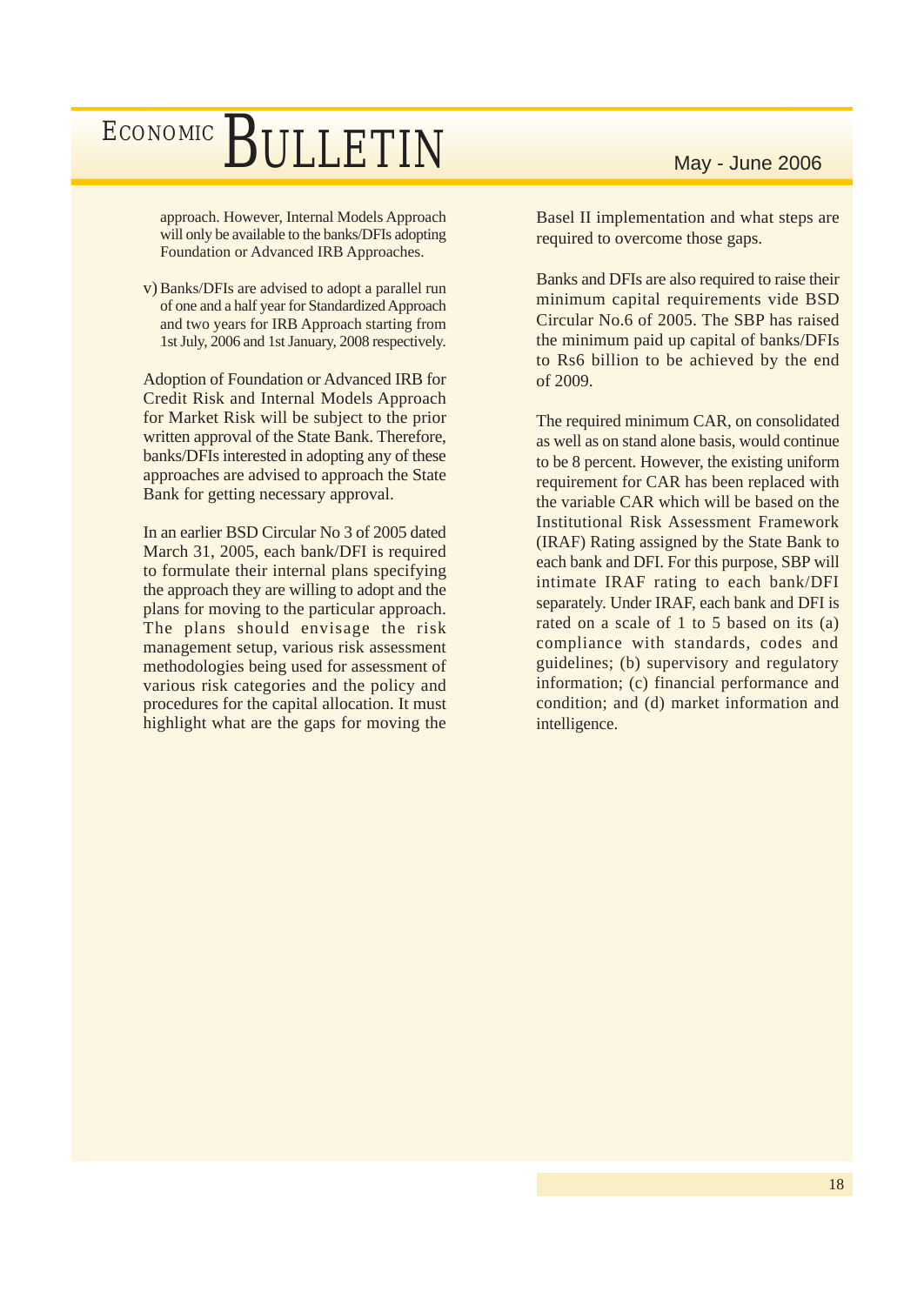### **Tightening of Monetary Policy**

**Inflation**ary pressure exist on

Just ahead of the first half FY07 monetary policy statement, the State Bank of Pakistan tightened the monetary policy by raising the Cash Reserve Requirement (CRR) and the Statutory Liquidity Requirement (SLR). Now the CRR required weekly average of 7 percent (subject to daily minimum of 4 percent) of total demand liabilities (including time deposits with tenor of less than 6 months) and weekly average of 3 percent (subject to daily minimum of 1 percent) of total time liabilities (including time deposits with tenor of 6 months and above). The SLR has been raised from 15 to 18 percent

CRR and SLR raised

Private sector credit slowed down

of total time and demand liabilities.

In recent months, monetary tightening was achieved through frequent OMOs and not through raising of the discount rate or the auction yields on treasury bills. The resulting rise in interest rates had an impact on credit growth. The major monetary aggregates have been showing significant weakening compared with FY05. Because of higher interest rates, demand for credit slowed down. On the supply side, tighter liquidity conditions in the inter bank market as a result of the SBP tightening measures probably contributed to the slowdown

Growth in private sector credit during July-June 10 FY06 was lower than in the corresponding period of FY05. Credit to private sector was Rs333.7 billion in FY06 against Rs378.0 billion in FY05. The current increase in CRR and SLR of banks will further dampen the banks' ability to lend, as they now have to set aside higher cash reserves with the State Bank and increase their holdings of T-bills.

in private sector credit.

Faced with the new liquidity requirements, the banks ability to lend would be affected. They may attempt to increase their deposit base by offering better return to the depositors, thus putting pressure on banking spreads.

The Third Quarterly Report for the year 2005- 06 of the State Bank of Pakistan, has stated, "oil prices are at historical highs, with attendant risks to price stability and growth. Moreover, the broadest inflation measure, the GDP deflator, is estimated at 10.3 percent for FY06, up sharply from 8.8 percent in the preceding year, suggesting that inflationary pressures still persist in the economy. The path of future monetary policy becomes further complicated by both, the proposed expansionary fiscal policy as well as the uncertainty on the degree of monetization of the fiscal deficit.

It further adds, "the expansionary fiscal stance will add to aggregate demand, and therefore to inflationary pressures. The impact could be worsened if the government depends heavily on central bank borrowings to finance the deficit. The budget for FY07 envisages a receipt of Rs35 billion from SBP profits, which suggests that this may be the case, and therefore the burden of containing inflationary pressures will fall disproportionately on monetary policy.

Thus, from SBP's perspective, a discontinuation of tightening remained far from consideration. Moreover, continuity of monetary tightening is also vital to achieve the moderate inflation target of 6.5 percent in FY07, especially given the need to reduce aggregate demand in the economy in the face of an expansionary stance of the FY07 budget, and the projected widening of the current account deficit."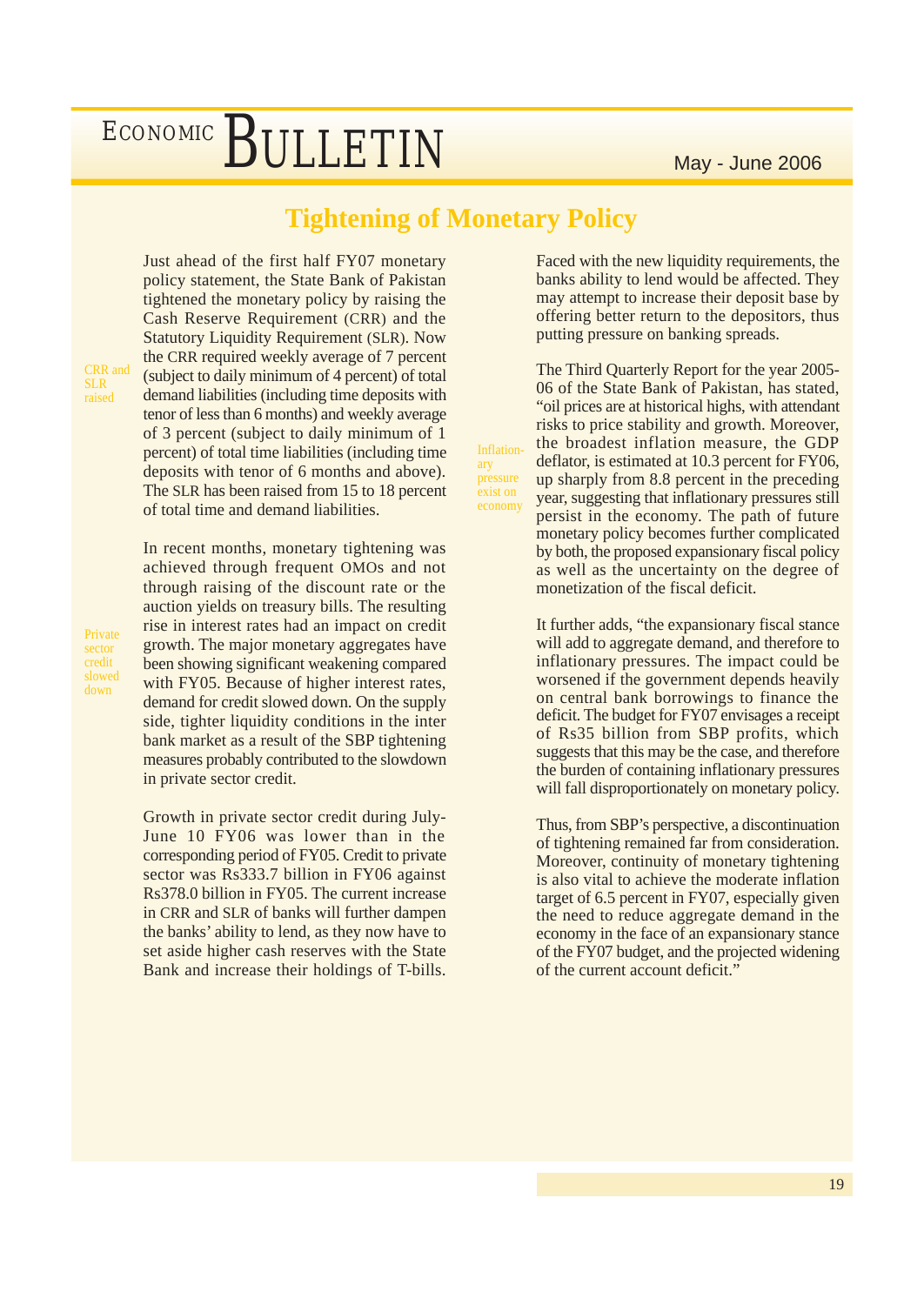### **Market Analysis**

Roller coaster recovery

Looking forward

Risk management at

short term pain for

gain

### Market Review

The market during the second quarter of 2006 was generally bearish in contrast to bullish sentiments and trend during first quarter of 2006. Overall, the KSE-100 index during second quarter dropped 1583 points or almost 14% on average daily turnover of 240mn shares. For HY06, the Index gained 317 points or 3.3% on average daily turnover of 345mn shares.

The quarter began on a positive note as the recovery that started on March 13 continued into the first two weeks of April 2006. From March 13 to April 17, the KSE-100 Index gained 2,180 points or around 22% to reach an all-time record high closing of 12,273 on an average daily turnover of 384mn shares. The main driver behind this recovery was the speculative buying by punters in large cap scrips in the banking, cement and E&P sectors. However, this momentum could not be sustained and a major correction occurred from this point.

Correc ion - crisi of confidence

The market rising by over 2,700 points or 28% in 15 weeks was shocking and unexpected for many investors and analysts. From April 17 to June 14, 2006, the Index plummeted by over 3,500 points or about 29% to reach a seven month low closing of 8,768 on average daily turnover of 222mn shares.

The correction that took place from mid-April to June 2006 can be attributed to the following factors:

- § Profit taking by both local and foreign investors.
- § March-end quarterly earnings announcements of major companies such as PTCL, MCB, PSO and Nishat Mills were below market expectations.
- § Negative reaction by the brokers to the Federal Budget 2006-07 because of the doubling of CVT and withholding tax on shares to 0.02% and 0.01%, respectively.
- § With many open-end equity mutual funds being 80-90% invested at the end of May, they had little liquidity to support the market.
- § Lack of participation by retail investors as reflected in the thin daily turnover during this period.
- § Global monetary tightening and interest rate increases by the Federal Reserve in the U.S. and the Bank of England.
- § Alleged abnormal and/or illegal trading practices such as blank selling which led to the SECP to start investigating from June 9.

In light of the continuous downward trend observed in the market, the board of directors of the KSE in their meeting on 14th June took some important decisions including implementation of previous mechanism for application of lower circuit breakers, prohibition on short selling for June futures contract, amendments in margin requirements and extension of the CFS facility from 14 to 30 scrips. The decisions were viewed favorably by the market and the index during the last 12 days has recovered 14% or 1,220 points.

It will not be incorrect to say that the month of June '06 was one of the darkest periods in the short history of the bourses. As mentioned earlier, many factors were responsible for the devastation caused during the month. The corporate result season is round the corner which alongside attractive values in major index stocks (and others) may trigger a bull run towards the latter half of July '06.

On the risk management front, the Securities and Exchange Commission of Pakistan (SECP) has proposed several measures to strengthen the existing risk management framework deployed at the local bourses.

Inspite of the associated long-term benefits for the market including less speculation, price stability and an improved risk-return matrix at local bourses, the proposed measures especially with regards to the netting requirement may have a short-term adverse effect on the market. Nevertheless, longer-term benefits appear to significantly outweigh the short-term costs and we feel that any pressure with regard to this issue should be viewed as an opportunity for investors to accumulate scrips. long term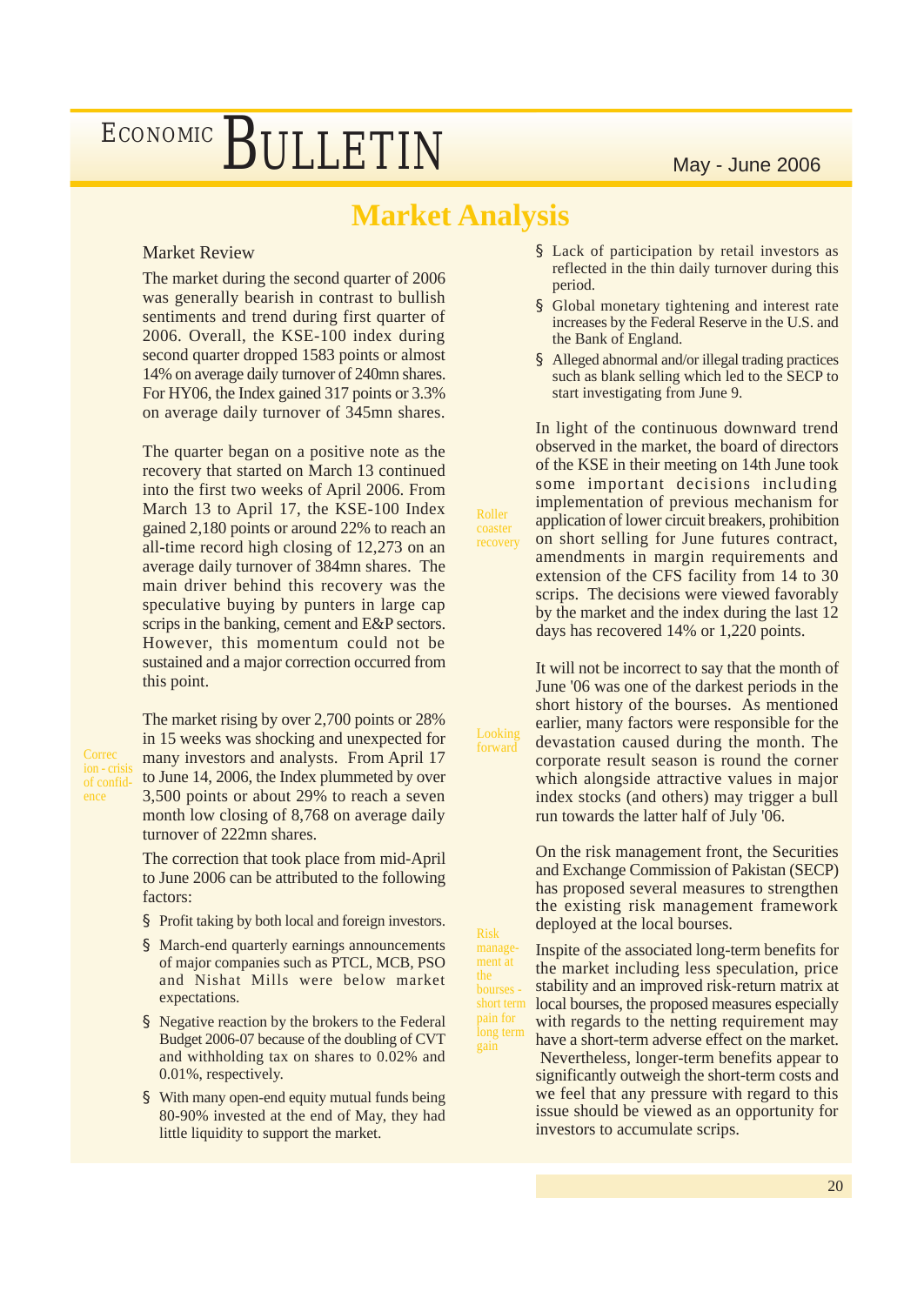### Federal Budget 2006-07: Impact on various sectors

### *Budgetary Measures*

|                               | Expected<br>Actual                                                                                                                                        |                                                                                                                                                                                                                                            | <b>Last Year</b>                                                                                                                                                                                                                                         |  |
|-------------------------------|-----------------------------------------------------------------------------------------------------------------------------------------------------------|--------------------------------------------------------------------------------------------------------------------------------------------------------------------------------------------------------------------------------------------|----------------------------------------------------------------------------------------------------------------------------------------------------------------------------------------------------------------------------------------------------------|--|
|                               | Reduction in the Corporate Tax<br>rate from 38% to 35%                                                                                                    | Reduction in the Corporate Tax rate<br>from 38% to 35%                                                                                                                                                                                     | Corporate tax rate reduced from 41% to<br>38%.                                                                                                                                                                                                           |  |
| <b>Banking Sector</b>         | Imposition of CED on Consumer<br>Loans, car and house financing<br>Imposition of 7.5% as Excise duty<br>on fee income, commission and<br>brokerage income | Levy of 5% as CED on services such as<br>L/C opening, brokerage credit card<br>processing & renewal, on sale/purchase<br>of foreign currency and bank gurarantees<br>Imposition of 0.2% WHT on cash<br>withdrawals in excess of Rs 25,000  | Imposition of 0.1% WHT on cash<br>withdrawals in excess of Rs 25,000                                                                                                                                                                                     |  |
|                               |                                                                                                                                                           |                                                                                                                                                                                                                                            | Duties reduced to 5% on machinery and                                                                                                                                                                                                                    |  |
|                               | Removal of 5% duty on import of<br>machinery                                                                                                              | No Measure                                                                                                                                                                                                                                 | spare parts as per BMR measures.<br>Removal of sales tax on imports and                                                                                                                                                                                  |  |
| <b>Textile Sector</b>         | Reduction of duty on furnace oil for<br>captive power house in the sector                                                                                 | No Measure                                                                                                                                                                                                                                 | local supply of major raw materials<br>and on local plants & machinery.                                                                                                                                                                                  |  |
|                               |                                                                                                                                                           |                                                                                                                                                                                                                                            | Withholding tax on selected fabric<br>imports reduced to 1% and reduction<br>of duty on various materials.                                                                                                                                               |  |
|                               | Reduction of CED from Rs750/ton                                                                                                                           | No Measure                                                                                                                                                                                                                                 | Approx, 10000 water courses were<br>cemented during FY05-06.                                                                                                                                                                                             |  |
|                               | Increase in PSDP particularly aimed at<br>infrastructure                                                                                                  | PSDP budget increased to Rs415bn,<br>by 38.7% YoY.                                                                                                                                                                                         |                                                                                                                                                                                                                                                          |  |
| <b>Cement Sector</b>          |                                                                                                                                                           | Rs7bn allocated to cement 15,000<br>water courses.<br>Rs5.5bn allocated for Kachhi Canal<br>construction. Rs10bn to initiate the<br>construction of three major dams.<br>Subsidy of Rs720m to maintain<br>lower prices for cement imports. |                                                                                                                                                                                                                                                          |  |
|                               |                                                                                                                                                           |                                                                                                                                                                                                                                            | Exemption for Hubco in respect of profit                                                                                                                                                                                                                 |  |
| Power &<br><b>IPPs Sector</b> | Income Tax Exemption for new entrants                                                                                                                     | Rs25b to be provided as subsidy to<br><b>WAPDA &amp; KESC</b>                                                                                                                                                                              | and debts on accounts with financial<br>institutions, proposed to be restored<br>Exemption proposed to be allowed to<br>KAPCO on assets purchased in 1996<br>prior to privatization.<br>Exemption from income tax for<br>corporatized entities of WAPDA. |  |
|                               |                                                                                                                                                           | No measures in budget aimed specifi-<br>cally at oil sector (OMCs and E&Ps).                                                                                                                                                               | The PDL for 2005-06 was set at<br>Rs15.9bn as against the revised 2004-05                                                                                                                                                                                |  |
| E&P/OMC                       | None                                                                                                                                                      | The Petroleum Development Levy<br>(PDL) for 2006-07 has been set at zero                                                                                                                                                                   | estimate of Rs 10.8bn.                                                                                                                                                                                                                                   |  |
| Sector                        |                                                                                                                                                           | as against the revised 2005-06 estimate<br>of Rs20.8bn. The original 2005-06 budget<br>target for PDL collection was Rs 15.9bn.                                                                                                            |                                                                                                                                                                                                                                                          |  |
|                               | Reduction of CKD duty from 35% to<br>32.5%                                                                                                                | No Measure                                                                                                                                                                                                                                 | Allowed import of second hand cars<br>under the baggage scheme.                                                                                                                                                                                          |  |
|                               | Reduction of Custom duty on<br>import of CBUs                                                                                                             | No Measure                                                                                                                                                                                                                                 | Duty was reduced on CBUs with<br>capacity of upto 1500cc and over 1800cc                                                                                                                                                                                 |  |
|                               | Increase of Custom duty on import of<br>High-end cars (CBUs)                                                                                              | No Measure                                                                                                                                                                                                                                 | to 50%, 65% and 75% respectively.                                                                                                                                                                                                                        |  |
| <b>Auto Sector</b>            | Imposition of 6% Withholding Tax on                                                                                                                       | No Measure                                                                                                                                                                                                                                 |                                                                                                                                                                                                                                                          |  |
|                               | new cars<br>Strict policy for import of used cars                                                                                                         | Import restricted upto 5 year old cars<br>Implementation of TBS replacing the                                                                                                                                                              |                                                                                                                                                                                                                                                          |  |
|                               | (regarding depreciation limit of 50%)<br><b>Implementation of TBS</b>                                                                                     | deletion program.<br>20% to 10% and CBU duty from 60% to<br>30% for trucks and dumpers.                                                                                                                                                    |                                                                                                                                                                                                                                                          |  |
|                               | Waiver of activation charges of Rs500<br>on new cellular connections                                                                                      | Imposition of 15% CED on various<br>telecommunication services.                                                                                                                                                                            | 15% Excise Duty imposed on the sale of                                                                                                                                                                                                                   |  |
| Telecommuni-                  |                                                                                                                                                           | Imposition of Excise duty at the rate of                                                                                                                                                                                                   | pay phone and pre-paid calling cards<br>instead of on billed amount of PTCL.                                                                                                                                                                             |  |
| cations Sector                |                                                                                                                                                           | Rs25 per connection per month on<br>cable TV operators                                                                                                                                                                                     | 15% Ecxise Duty imposed on Wireless<br>Local Loop.                                                                                                                                                                                                       |  |
|                               |                                                                                                                                                           |                                                                                                                                                                                                                                            | Activation charges for mobile connection<br>reduced from Rs1,000 to Rs500.                                                                                                                                                                               |  |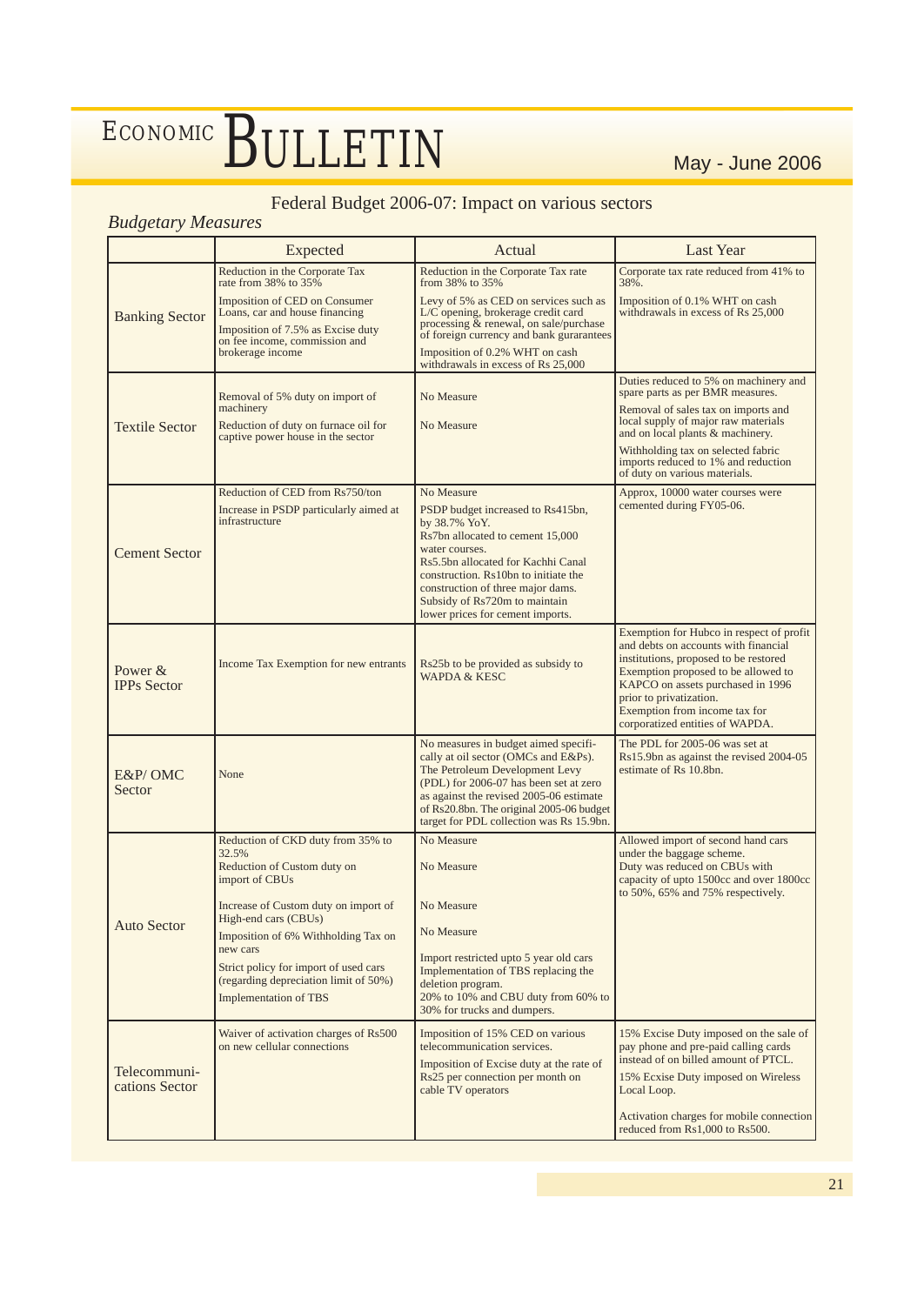### *Budgetary Impact*

Banking Sector

The imposition of the above mentioned duties will transform into higher cost of financing for the borrowers, which in turn may dampen demand for such services to some extent. In the Federal Budget '05 - '06, it was proposed to levy 7.5% as CED on services such as L/C guarantees, on sale/purchase of foreign currency and fee on commission which was subsequently withdrawn.

Successful penetration in the consumer business by numerous banks, alongside increased economic activity has increased the share of non mark-up based income to the bottom-line of banks and we feel that robust growth witnessed in these areas will negate the impact of duties in this segment. Scheduled reduction in the corporate tax rate charged on banking companies from 38% - 35% or 300bps should bode favorably for the sector and improve the bottom-line of the sector. It should also be noted that the effective tax rate for most of the institutions is already below 38% (due to the presence of deferred tax assets).

In order to provide impetus to the agricultural sector, the Government has allocated Rs68bn towards improving the country's water supply system. This alongside, abolishment of customs duty on import of tractors and an additional Rs7.8bn investment to increase the income of the farmers is expected to bode favorably for institutions involved in the agri-business.

In light of the recent guidelines issued by the SBP regarding participation by commercial banks in infrastructure financing, we feel that the allocation of Rs415bn for PSDP purposes should strengthen demand for credit and hence translate into a higher top-line for banks. Profit for all saving schemes and prize bonds have been increased from 0.5 percent to 1.5 percent which was expected (for saving schemes) in light of the recent PIB auction. We don't expect the upward revision to have any detrimental impact on the banking sector due to relatively better rates presently being offered on time deposits.

Withholding tax on cash withdrawals in excess of Rs25,000 has been raised from 0.1% to 0.2%, which is not expected to have any major impact on the sector.

The Government has announced an increase in Excise Duty from 3% - 5% on insurance services, which will be levied on gross premium of services provided by insurance companies excluding the life insurance business. Increased infrastructural projects, reconstruction of earthquake stricken areas and the ongoing boom in the auto industry translates into a healthy top-line for insurance companies and the above mentioned increase in duty is not expected to have any significant impact on demand. Furthermore, in our view, the extension of exemption from capital gains tax (which was introduced in the Federal Budget '05-'06) should continue to provide support to the bottom-line.

**Insurance Sector** 

**Textile** Sector

Cement Sector

Against all expectations, the FY07 budget announced no measures targeting the textile sector. The sector is struggling to not only maintain its margins, but also to remain profitable. High cost of inputs, inadequate infrastructure and shortages of basic utilities, increasing fuel and energy costs, increased export competition, especially from China, India and Bangladesh, anti dumping duties from the EU and a host of negative factors have arrested growth in the sector. The unresponsive budget has thwarted high expectations for positive developments regarding cost-benefits in import of machinery, raw materials and reduced duty on furnace oil as many textile companies have captive power plants.

Now the major sectoral players are looking towards the upcoming trade policy hopeful of some positive supportive measures. More than 60% of total exports comprise textile products and the increasing trade deficit can only be controled and reduced through increased exports, with textiles as the main driver.

Cement sector is positively impacted by the increase in the PSDP. In the budget FY06-07, the PSDP allocation has been increased by 50.9% to Rs415bn, with the government allocating Rs7bn for the cementation of 15,000 water courses. The allocation of Rs5.5bn for building the Kachhi Canal and Rs10bn to initiate work on three strategic dams will increase the demand for cement.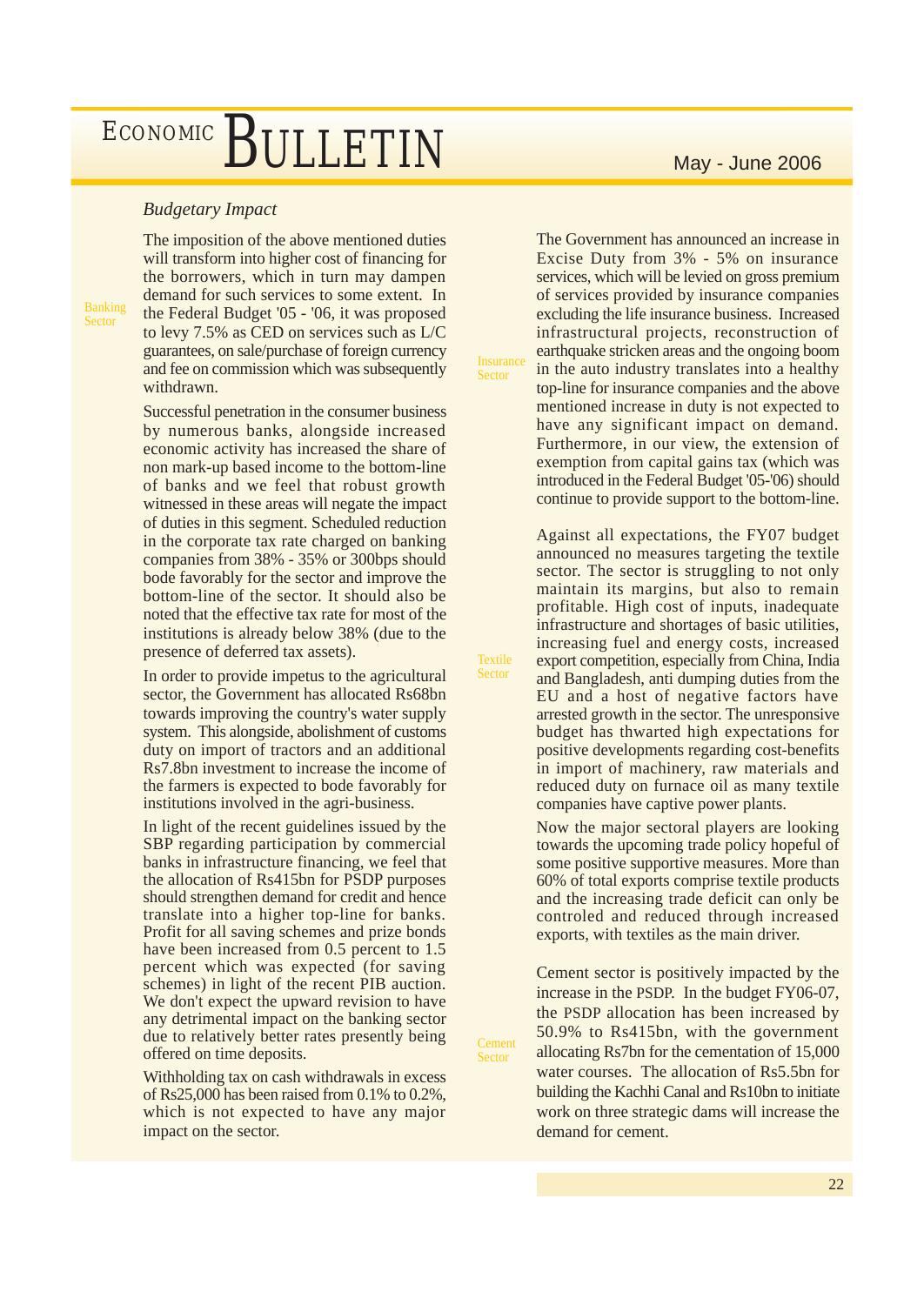Consequently, the demand-supply gap is widening, spurring a surge in domestic prices increasing the price of 50Kg bag to Rs400/bag and so, leading to a government policy of allowing subsidized cement imports at the retail level. The current budget announced a subsidy of Rs720m to maintain lower cement prices. Despite the expected negative impact in the sector, the government had no choice but to facilitate imports in an attempt to curb the surge in cement prices, which are key determinants of the cost of construction.

In an attempt to overcome the looming energy crises, the Government in the Federal Budget for FY06-07 has allocated Rs10bn for the construction of five dams including the controversial Kalabagh Dam.

Auto Sector

Telecommuni cations Sector

According to press reports, total cost of new hydel projects, which are given in the power sector in the PSDP, has been estimated at Rs180.18bn. Furthermore, the water and power division of WAPDA has been allocated Rs47.7bn, exclusively for power projects including the allocation for village electrification.

The Government has allocated Rs25bn as subsidy to WAPDA and KESC to cover their rising cost of power generation and to ensure that they are not fully passed on to the end-users in the form of increased tariff. It has also been proposed that mechanism for sales tax be streamlined since under the present scenario, sales tax is levied on cash collection basis in the case of WAPDA, whereas KESC pays sales tax on billing basis. KESC has been pleading to be allowed to pay sales tax on cash basis (due to lower collection versus the billed amount), which if allowed, should provide some cushion to the bottom-line.

With PDL target set at zero, this means that the retail prices of POL product are expected to remain fairly constant throughout 2006-07 and thus, the OMC margin will not change in absolute terms. With OMC margins remaining relatively unchanged in absolute terms than earnings growth should be modest during FY07. The revenues and earnings growth of the E&P sectors will continue to be tied to the price levels of international crude oil and production growth. There is a possibility that the Petroleum

Policy 2001 may be amended or replaced by a new policy that may increase the ceiling on wellhead gas prices from US\$36 a barrel to around US\$40 a barrel. However, such a change would not be applied on existing fields but on new concessions and also, we do not expect the amended or new policy to be introduced before the end of CY2006.

As per expectations, Tariff Based System for cars will be implemented from July 1, 2006 (FY07) replacing the deletion program which existed for almost two decades. Under this new system, parts produced locally, if imported, will be subject to 50% duty whereas a 35% (CKD) duty will be applicable on parts which are not locally available. This differential duty of 15% is the protection for the vendor industry but will have a negative impact on vendors as auto assemblers now have the choice to either import parts paying higher duty or save cost by using locally produced parts.

Government has also maintained the duty structure on new imported CBU cars whereas policy to import second hand cars has been restricted to only five year old cars. CKD duty of 35% has also been maintained against the proposed duty of 32.5%. This measure has negative to neutral impact on the sector as status quo has been maintained for CKD as well as CBU duties.

CKD and CBU duty on trucks and dumpers is reduced from 20% to 10% and 60% to 30% respectively as per the requirement due to increased development in the country. Overall impact of these measures is neutral on the sector and on the four major car assemblers namely Pak Suzuki, Indus Motor, Honda Atlas Cars and Dewan Farooque Motors, while reduction in the duty of trucks/dumpers will have negative impact on Ghandhara Nissan.

Excise duty at the rate of 15% of charges has been levied on various telecommunication services. However, given the robust demand for telecommunication services, the affect of passing on these charges to the consumers of PTCL and other telecom operators is expected to be negligible.

> *(Contributed by Taurus Securities Ltd, a subsidiary of National Bank of Pakistan)*

Power & IPPS